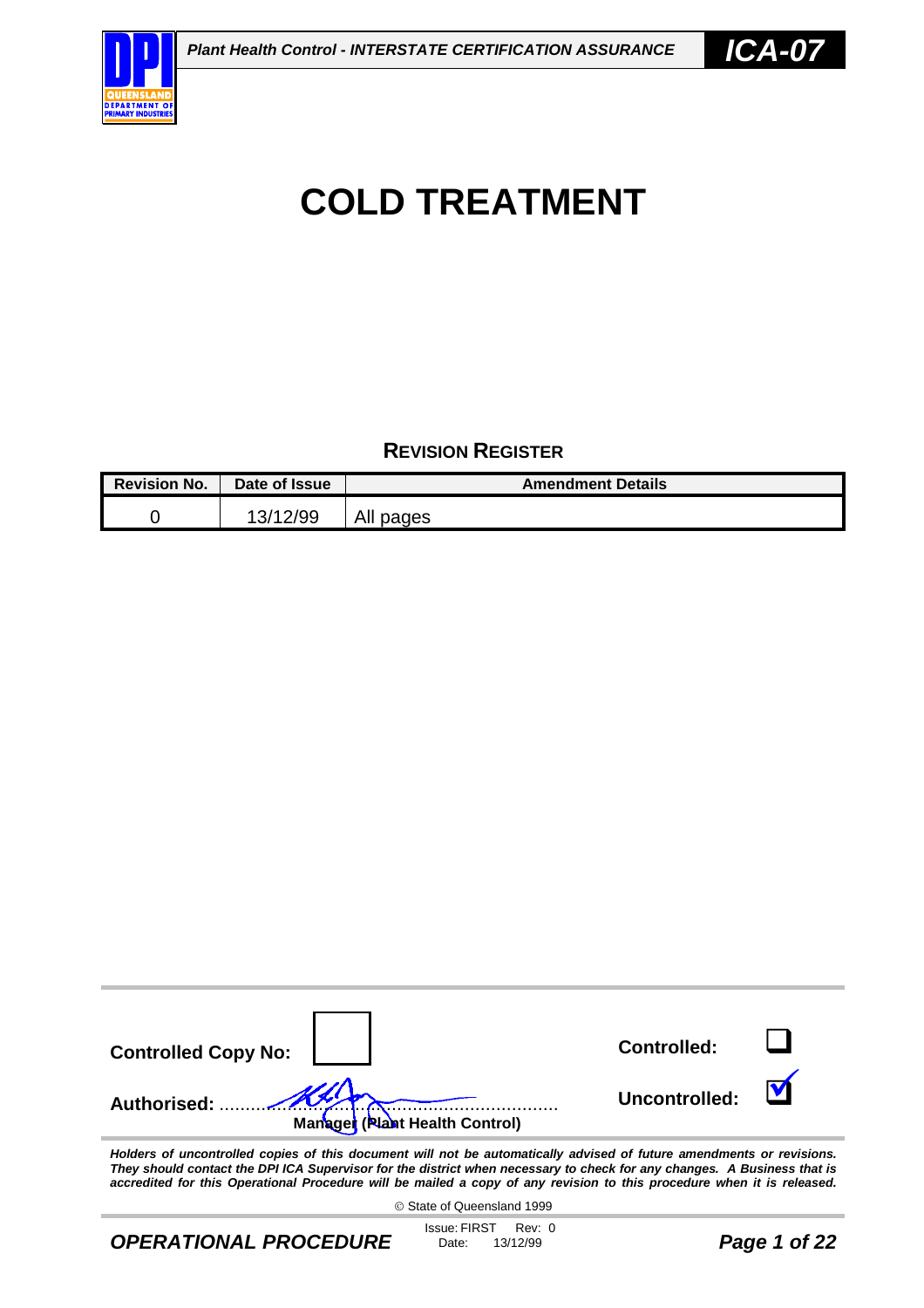

# **TABLE OF CONTENTS**

| 1.               |              |                |                                                              |  |
|------------------|--------------|----------------|--------------------------------------------------------------|--|
| 2.               |              |                |                                                              |  |
| 3.               |              |                |                                                              |  |
| 4.               |              |                |                                                              |  |
| 5.               |              |                |                                                              |  |
| 6.               |              |                |                                                              |  |
| $\overline{7}$ . |              |                |                                                              |  |
|                  | 7.1          |                |                                                              |  |
|                  |              | 7.1.1          |                                                              |  |
|                  |              | 7.1.2<br>7.1.3 |                                                              |  |
|                  |              |                |                                                              |  |
|                  | 7.2          |                |                                                              |  |
|                  | 7.3          | 7.3.1          |                                                              |  |
|                  |              | 7.3.2          |                                                              |  |
|                  |              | 7.3.3          |                                                              |  |
|                  |              | 7.3.4          |                                                              |  |
|                  |              | 7.3.5          | Calibration of Temperature Sensing and Recording Equipment11 |  |
|                  | 7.4          | 7.4.1          |                                                              |  |
|                  |              | 7.4.2          |                                                              |  |
|                  |              | 7.4.3          |                                                              |  |
|                  | 7.5          |                |                                                              |  |
|                  | 7.6          |                |                                                              |  |
|                  | 7.7          |                |                                                              |  |
|                  | 7.8          |                |                                                              |  |
|                  |              | 7.8.1          |                                                              |  |
|                  | 7.9          |                |                                                              |  |
|                  |              | 7.9.1          |                                                              |  |
|                  |              | 7.9.2<br>7.9.3 |                                                              |  |
|                  |              |                |                                                              |  |
|                  | 7.10<br>7.11 |                |                                                              |  |
|                  |              |                |                                                              |  |
|                  |              |                |                                                              |  |
|                  |              |                |                                                              |  |
|                  | 7.12         |                |                                                              |  |
|                  |              |                |                                                              |  |
| 8.               |              |                |                                                              |  |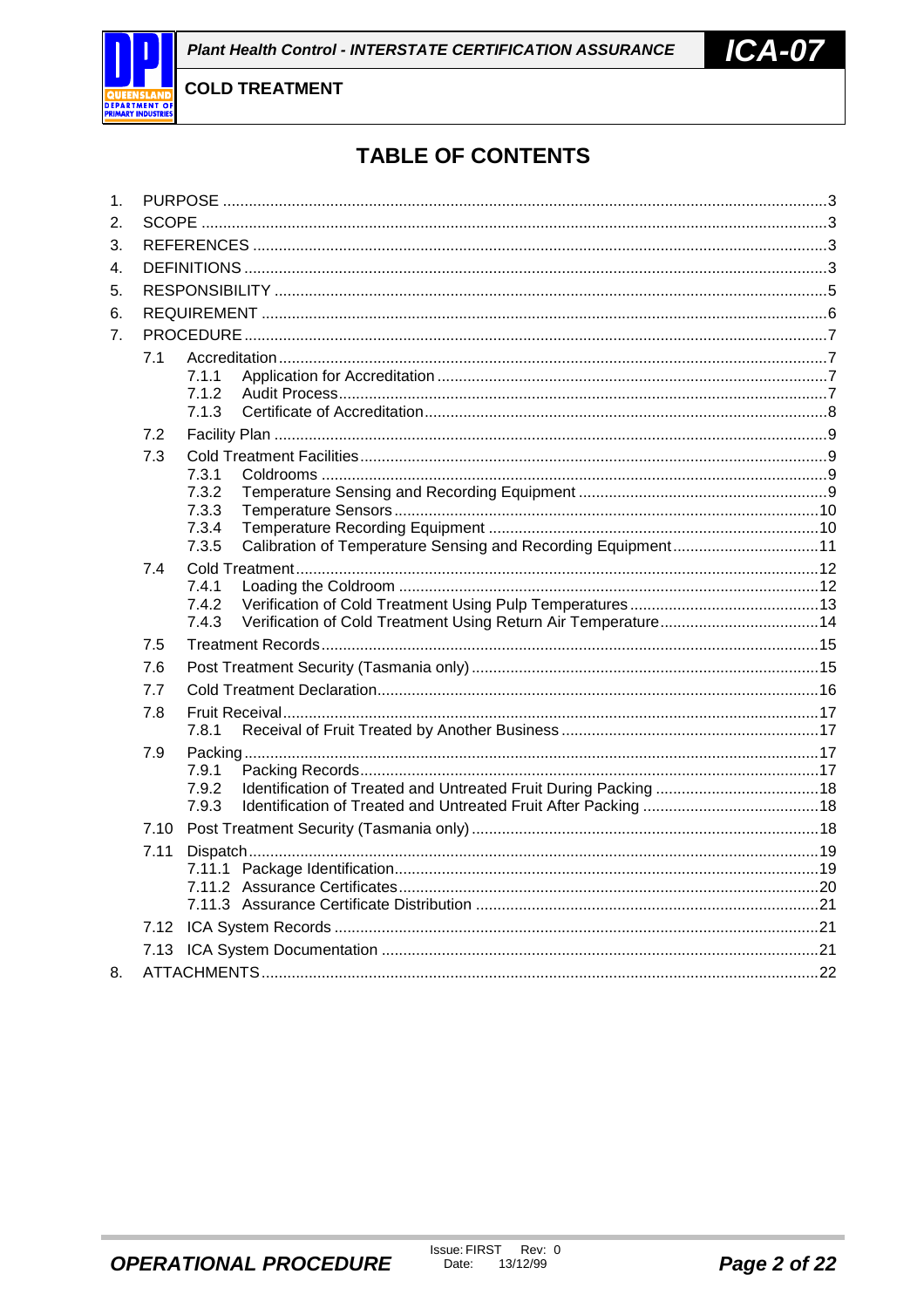<span id="page-2-0"></span>

#### **1. PURPOSE**

The purpose of this procedure is to describe -

- (a) the principles of operation, design features and standards required for cold treatment facilities; and
- (b) the responsibilities and actions of personnel;

that apply to the certification of cold treatment of fruit for fruit fly under an Interstate Certification Assurance (ICA) arrangement.

#### **2. SCOPE**

This procedure covers all certification of cold treatment of fruit by Businesses operating under an ICA arrangement in Queensland.

This procedure covers verification of cold treatment using fruit pulp temperatures and return air temperatures.

This procedure is applicable where the requirements specified in [6.](#page-5-0) [Requirement](#page-5-0) are a specified entry condition of an interstate authority for Queensland fruit fly.

*Certification of cold treatment under this Operational Procedure may not be an accepted quarantine entry condition for all produce to all intrastate and interstate markets.*

*Some intrastate or interstate markets may require additional quarantine certification for pests and diseases other than fruit fly as a condition of entry.*

*It is the responsibility of the business consigning the produce to ensure compliance with all applicable quarantine requirements.*

*Information on intrastate and interstate quarantine requirements can be obtained from the ICA Supervisor for your district.*

#### **3. REFERENCES**

**WI-02** *Guidelines for Completion of Plant Health Assurance Certificates*

#### **4. DEFINITIONS**

**accredit** means to accredit a person to issue Assurance Certificates under section 21 of the *Plant Protection Act 1989.*

**Accrediting Authority** means the Department of Primary Industries.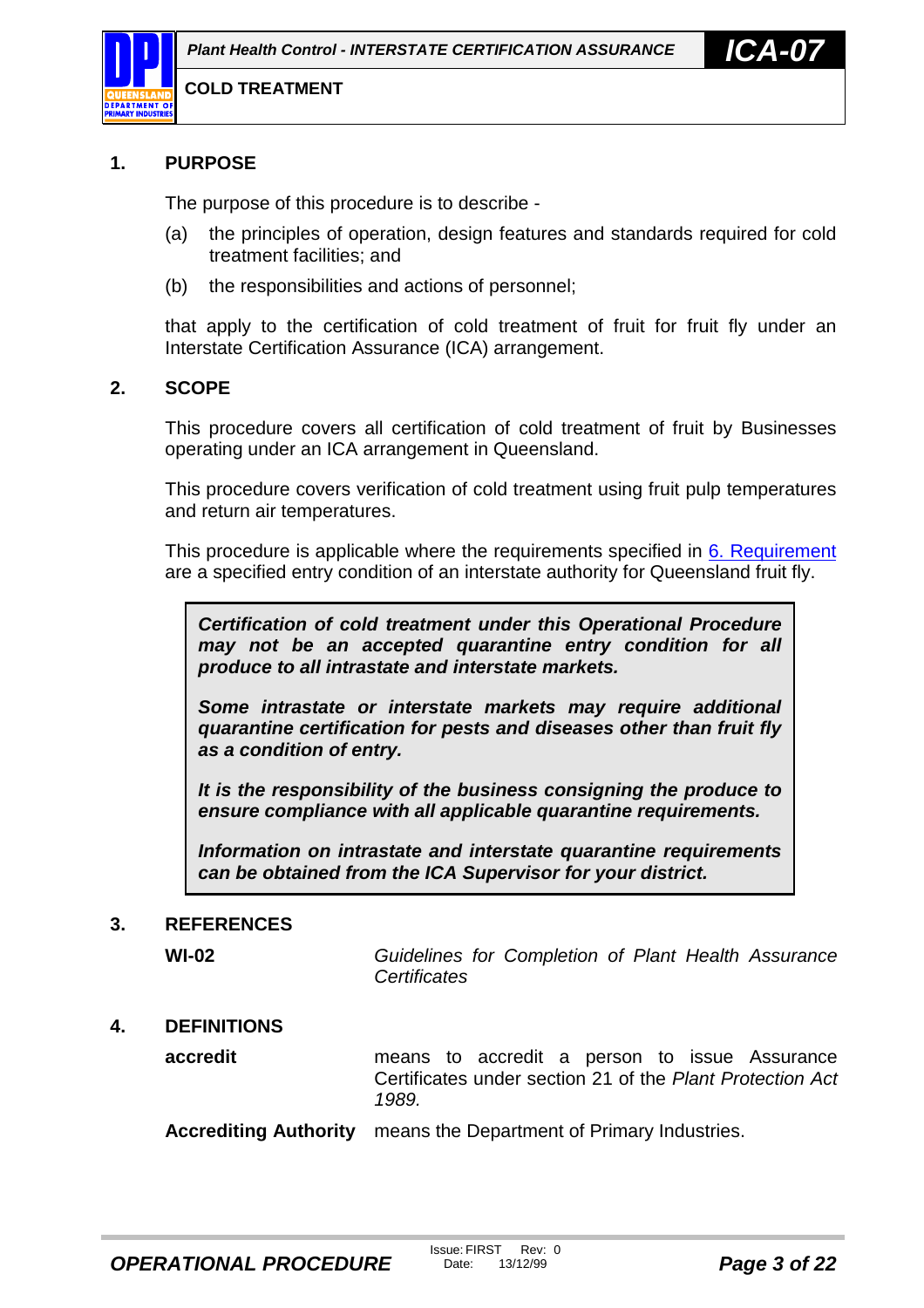

| <b>Application for</b><br><b>Accreditation</b>                | means an Application for Accreditation of a Business for<br>an Interstate Certification Assurance (ICA) Arrangement<br>[FDU 385].                                                                                                                                         |  |
|---------------------------------------------------------------|---------------------------------------------------------------------------------------------------------------------------------------------------------------------------------------------------------------------------------------------------------------------------|--|
| <b>Assurance Certificate</b>                                  | means a Plant Health Assurance Certificate [FDU 384].                                                                                                                                                                                                                     |  |
| <b>Authorised Signatory</b>                                   | means an officer of an ICA accredited Business whose<br>name and specimen signature is provided as an<br>authorised signatory with the Business's Application for<br>Accreditation.                                                                                       |  |
| <b>Business</b>                                               | means the legal entity responsible for the operation of<br>the facility and ICA arrangement detailed in the<br>Business's Application for Accreditation.                                                                                                                  |  |
| <b>Certification</b><br><b>Assurance</b>                      | means a voluntary arrangement between the Department<br>of Primary Industries and a Business that demonstrates<br>effective in-house quality management and provides<br>assurance through documented procedures and records<br>that produce meets specified requirements. |  |
| certified/certification                                       | means covered by a valid Plant Health Assurance<br>Certificate [FDU 384].                                                                                                                                                                                                 |  |
| cold treatment                                                | means the maintenance of produce at specified cold<br>temperatures over a specified time to control possible<br>fruit fly infestation.                                                                                                                                    |  |
| facility                                                      | means the location where the cold treatment and/or<br>post-harvest packing and certification operations<br>covered by the ICA arrangement are carried out.                                                                                                                |  |
| fruit fly                                                     | means Queensland fruit fly.                                                                                                                                                                                                                                               |  |
| <b>ICA</b>                                                    | means Interstate Certification Assurance.                                                                                                                                                                                                                                 |  |
| <b>Inspector</b>                                              | appointed under<br>Plant<br>an inspector<br>the<br>means<br>Protection Act 1989.                                                                                                                                                                                          |  |
| <b>Interstate</b><br><b>Certification</b><br><b>Assurance</b> | means a system of Certification Assurance developed<br>to meet the requirements of State and Territory<br>for the certification of produce<br>for<br>governments<br>interstate and intrastate quarantine purposes.                                                        |  |
| nonconformance                                                | means a nonfulfilment of a specified requirement.                                                                                                                                                                                                                         |  |
| Tasmania only                                                 | means the section only applies to consignments being<br>consigned to Tasmania.                                                                                                                                                                                            |  |
| treatment lot                                                 | means a discrete quantity of produce collected in a<br>coldroom and cold treated together as a unit.                                                                                                                                                                      |  |
| treatment lot number                                          | means a unique number or alpha-numeric code that<br>identifies a treatment lot and the coldroom and facility in<br>which it was treated.                                                                                                                                  |  |
| <b>Queensland fruit fly</b>                                   | means all stages of the species Bactrocera tryoni and<br>related species B. neohumeralis.                                                                                                                                                                                 |  |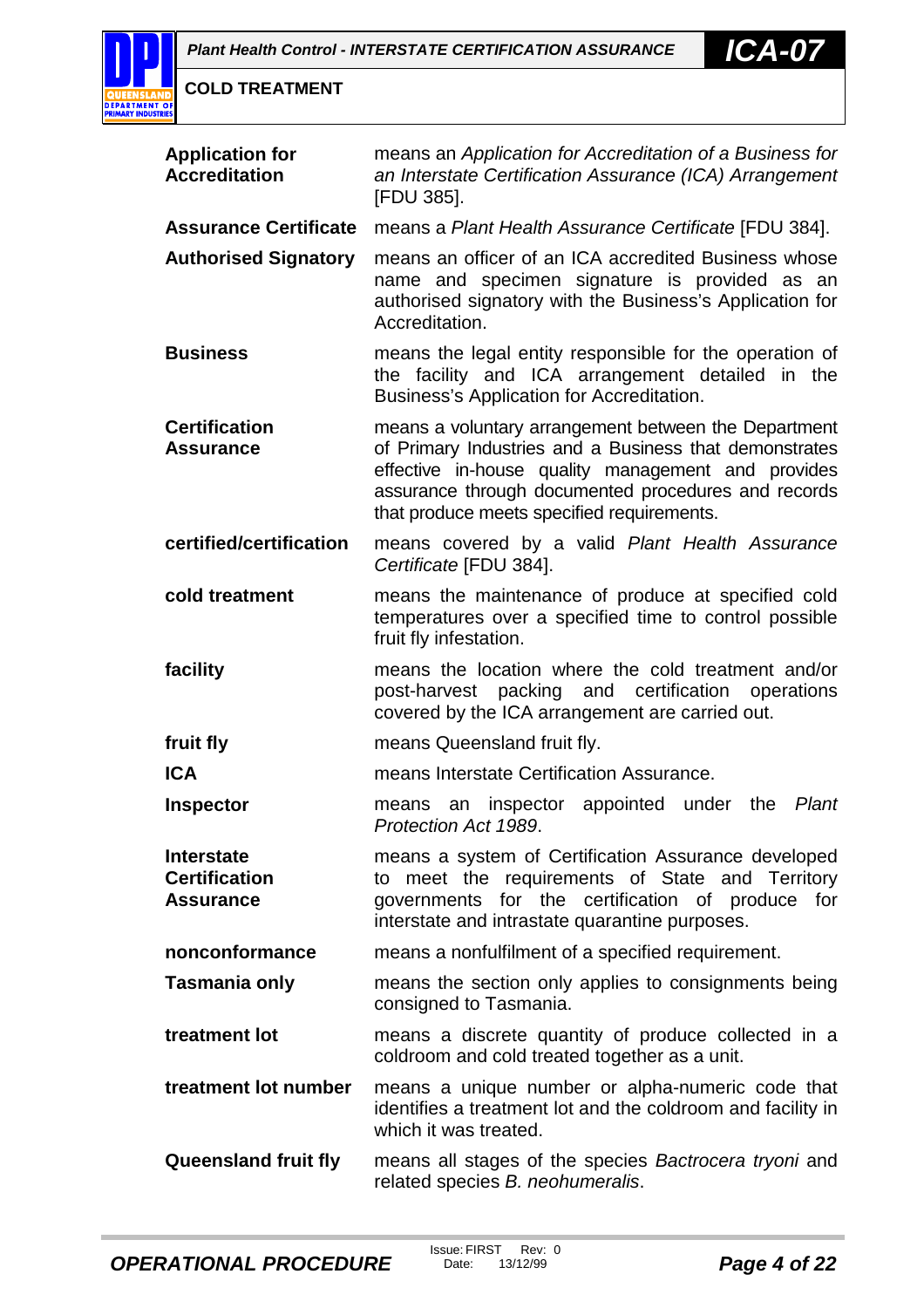#### <span id="page-4-0"></span>**5. RESPONSIBILITY**

*These position titles have been used to reflect the responsibilities of staff under the ICA arrangement. These positions may not be present in all Businesses, or different titles may be used for staff who carry out these responsibilities. In some Businesses one person may carry out the responsibilities of more than one position.*

The **Certification Controller** is responsible for -

- representing the Business during audits and other matters relevant to ICA accreditation;
- training staff in their duties and responsibilities under this Operational Procedure;
- ensuring the Business and its staff comply with their responsibilities and duties under this Operational Procedure;

#### *PART A (covering cold treatment)*

- ensuring the Business has current accreditation for an ICA arrangement under Part A of this Operational Procedure (refer [7.1\)](#page-6-0);
- if the cold treatment facility has more than one coldroom used for cold treatment, maintaining a facility plan for each facility in which fruit is cold treated for certification under this Operational Procedure (refer [7.2\)](#page-8-0)
- ensuring coldrooms and temperature sensing and recording equipment conforms to the requirements of this Operational Procedure (refer [7.3\)](#page-8-0);

#### *PART B (covering fruit receival, packing and certification)*

- ensuring the Business has current accreditation for an ICA arrangement under Part B of this Operational Procedure (refer [7.1\)](#page-6-0);
- ensuring all fruit received for packing and/or certification under Part B of this Operational Procedure are sourced from a Business accredited under Part A and, if applicable, are accompanied by a valid *Cold Treatment Declaration*  $(refer 7.8)$  $(refer 7.8)$
- overseeing the packing of fruit for certification under this Operational Procedure (refer [7.9\)](#page-16-0);
- maintaining packing records for all certified fruit that allows trace back of fruit to the original treatment lot and *Coldroom Loading and Treatment Record* or *Cold Treatment Declaration* (refer [7.9.1\)](#page-16-0).

The **Treatment Operator** is responsible for -

- calibrating temperature sensors and recording equipment (refer [7.3.5\)](#page-10-0);
- maintaining temperature sensing and recording equipment calibration test records (refer [7.3.5\)](#page-10-0);
- loading the coldroom, placement of temperature sensors and oversight of cold treatment and temperature recording (refer [7.4\)](#page-11-0);
- maintaining cold treatment records (refer [7.5\)](#page-14-0).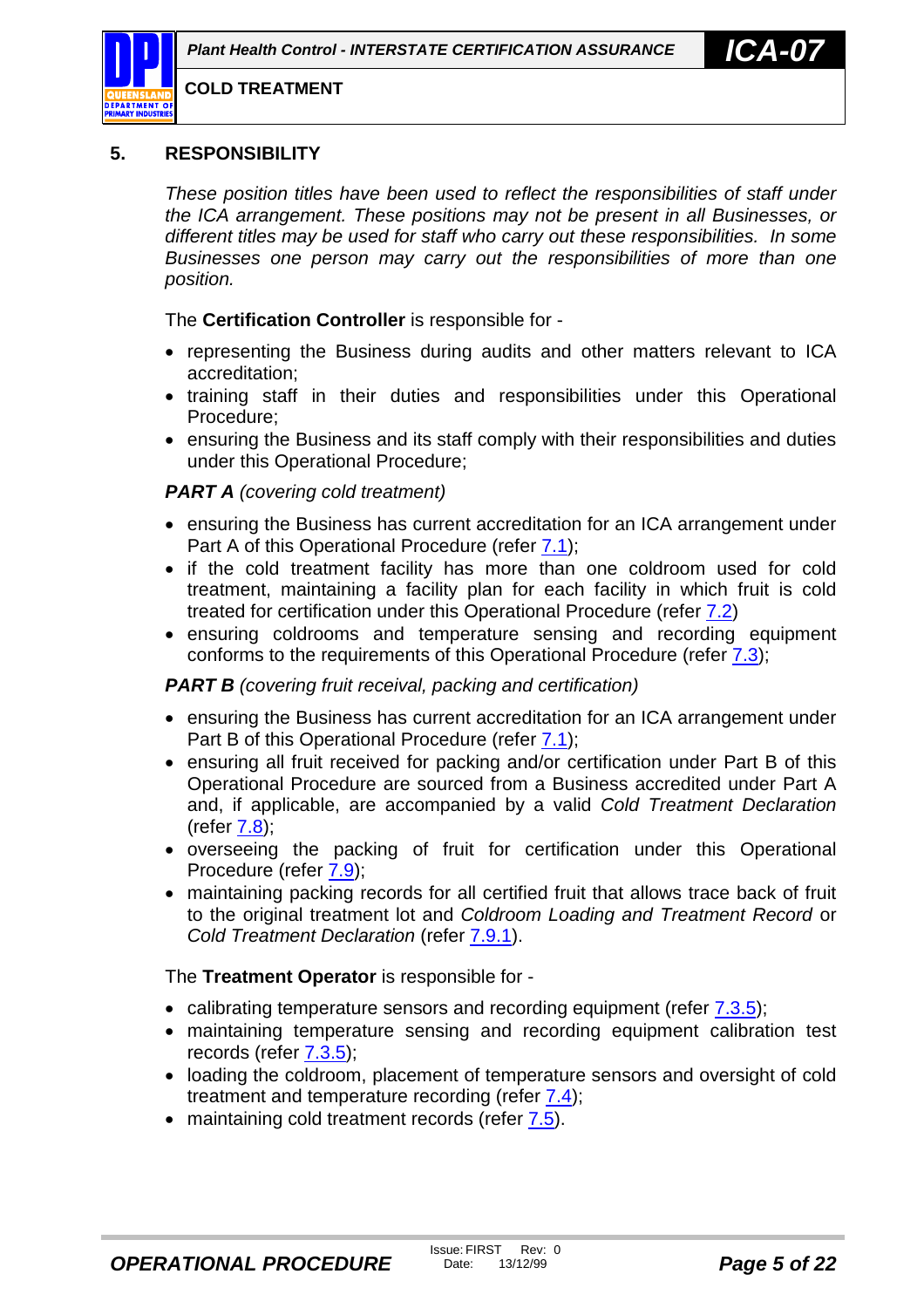<span id="page-5-0"></span>The **Authorised Dispatcher** is responsible for -

- ensuring all packages covered by an Assurance Certificate issued by the Business under this Operational Procedure are identified (refer [7.11.1\)](#page-18-0);
- maintaining copies of all Assurance Certificates issued by the Business under the ICA arrangement (refer [7.11.3\)](#page-20-0).

**Authorised Signatories** are responsible for -

• ensuring, prior to signing and issuing an Assurance Certificate, that produce covered by the certificate has been prepared in accordance with the Business's ICA arrangement and that the details on the certificate are true and correct in every particular (refer  $7.11.2$ ).

# **6. REQUIREMENT**

Produce certified under this Operational Procedure must be subjected to cold treatment in an approved facility in accordance with one of the following treatment schedules.

# **All States except Tasmania**

| Temperature                          | Minimum Number of Days |
|--------------------------------------|------------------------|
| $0.0^{\circ}$ C ± $0.5^{\circ}$ C    | 14                     |
| $1.0^{\circ}$ C ± 0.5 <sup>°</sup> C | 16                     |
| $1.5^{\circ}$ C ± 0.5 $^{\circ}$ C   | 18                     |
| $2.5^{\circ}$ C ± 0.5 $^{\circ}$ C   | つつ                     |

# **Tasmania**

| Temperature                         | Minimum Number of Days |
|-------------------------------------|------------------------|
| $-0.5^{\circ}$ C ± 0.5 $^{\circ}$ C | 14                     |

*Fruits that have been subjected to cold treatment include kiwifruit, pome fruit, stonefruit, citrus and grapes. Most tropical and some temperate fruits are susceptible to cold injury and are not suitable for cold treatment.*

*If in doubt as to whether a specific cold treatment time/temperature regime is harmful to the quality or condition of a particular commodity, check with experienced persons such as departmental officers for any available information. Testing of small quantities is recommended.*

*The Department of Primary Industries accepts no responsibility for any damage to produce from this treatment.*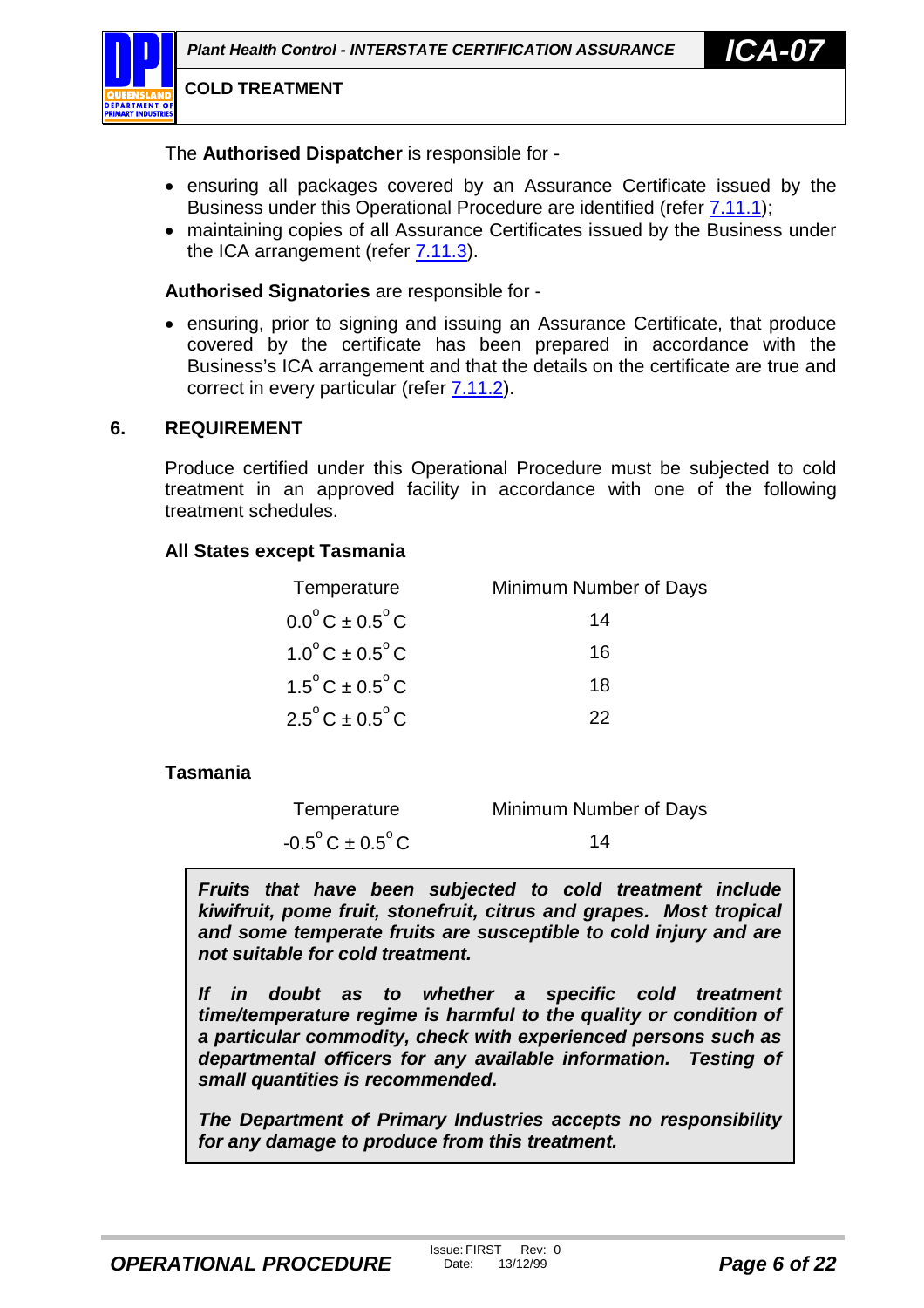<span id="page-6-0"></span>

*The Department of Primary Industries and interstate quarantine authorities maintain the right to inspect certified produce at any time and to refuse to accept a certificate where produce is found not to comply with specified requirements.*

#### **7. PROCEDURE**

#### **7.1 Accreditation**

#### **7.1.1 Application for Accreditation**

A Business seeking accreditation for an ICA arrangement under this Operational Procedure shall make application for accreditation (refer [Attachment 1\)](#page-22-0) at least 10 working days prior to the intended date of commencement of treatment of produce.

If the Business cold treats fruit for packing and certification by another Business, then Part A is indicated on the application and a Facility Plan attached.

If the Business only packs and certifies fruit cold treated by other businesses, then Part B is indicated on the application.

If the Business cold treats, packs and certifies fruit then Part A and Part B are indicated on the application and a Facility Plan attached.

#### **7.1.2 Audit Process**

#### *Initial Audit*

Prior to accrediting a Business, an Inspector carries out an initial audit of the Business to verify the ICA system is in place and capable of operating in accordance with the requirements of the Operational Procedure, and the system is effective in ensuring compliance with the specified requirements of the ICA arrangement.

On completion of a successful initial audit, applicants will be granted provisional accreditation and posted a Certificate of Accreditation (refer [7.1.3 Certificate of](#page-7-0) [Accreditation\)](#page-7-0).

#### *Compliance Audits*

Compliance audits are conducted to verify that the ICA system continues to operate in accordance with the requirements of the Operational Procedure.

Compliance audits are, wherever practical, conducted when the ICA system is operating.

A compliance audit is conducted within four weeks of the commencement of treatment following the initial audit and accreditation of the Business.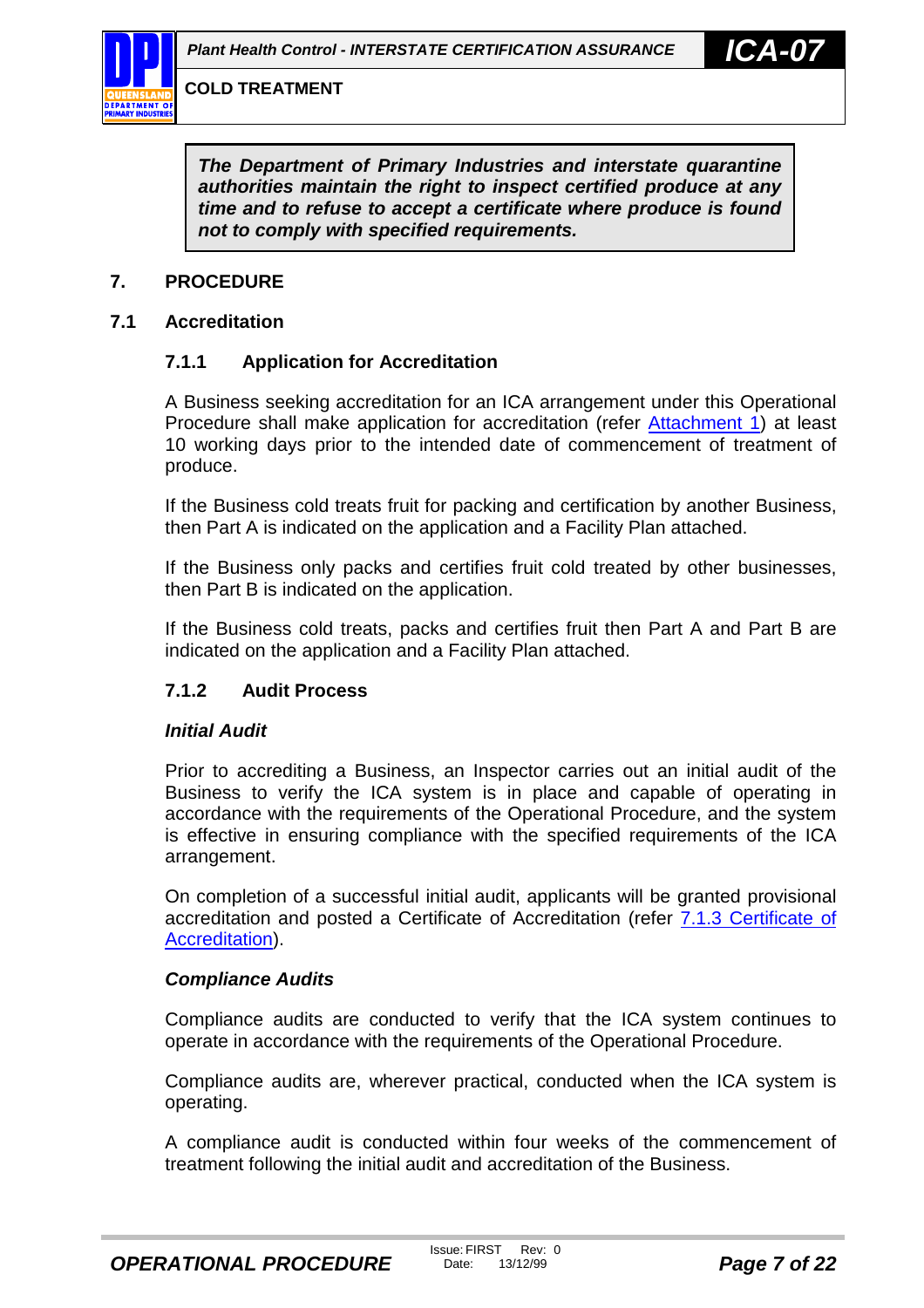<span id="page-7-0"></span>

On completion of a successful compliance audit, annual accreditation is granted to cover the current season, up to a maximum of twelve months from the date of provisional accreditation, and a new Certificate of Accreditation issued (refer 7.1.3 Certificate of Accreditation).

A compliance audit is conducted between six and nine months after the date of accreditation for an ICA arrangement that operates for more than six months of the year.

Random audits are conducted on a selected number of accredited Businesses each year. Random audits may take the form of a full compliance audit, or audits of limited scope to sample treatment mixtures, certified produce, ICA system records or ICA system documentation.

Unscheduled compliance audits may be conducted at any time to investigate reported or suspected nonconformances.

#### *Re-Accreditation*

Accredited Businesses are required to re-apply for accreditation each year the business seeks to operate under the ICA arrangement. Businesses seeking reaccreditation must lodge a renewal application prior to accreditation lapsing, or if accreditation has lapsed, prior to commencing further treatment and certification of produce under the ICA arrangement.

A compliance audit is conducted each year within twelve weeks of the Business commencing treatment of produce following re-accreditation.

A compliance audit is conducted between six and nine months after the date of re-accreditation for an ICA arrangement that operates for more than six months of the year.

#### **7.1.3 Certificate of Accreditation**

An accredited Business will receive a *Certificate of Accreditation for an Interstate Certification Assurance Arrangement* detailing the scope of the arrangement including –

- the facility location;
- the Operational Procedure;
- any restrictions on the accreditation such as the type of produce covered;
- the period of accreditation.

The Business must maintain a current Certificate of Accreditation and make this available on request by an Inspector.

**A Business may not commence or continue certification of produce under the ICA arrangement unless it is in possession of a valid and current Certificate of Accreditation for the procedure and produce type covered by the Assurance Certificate.**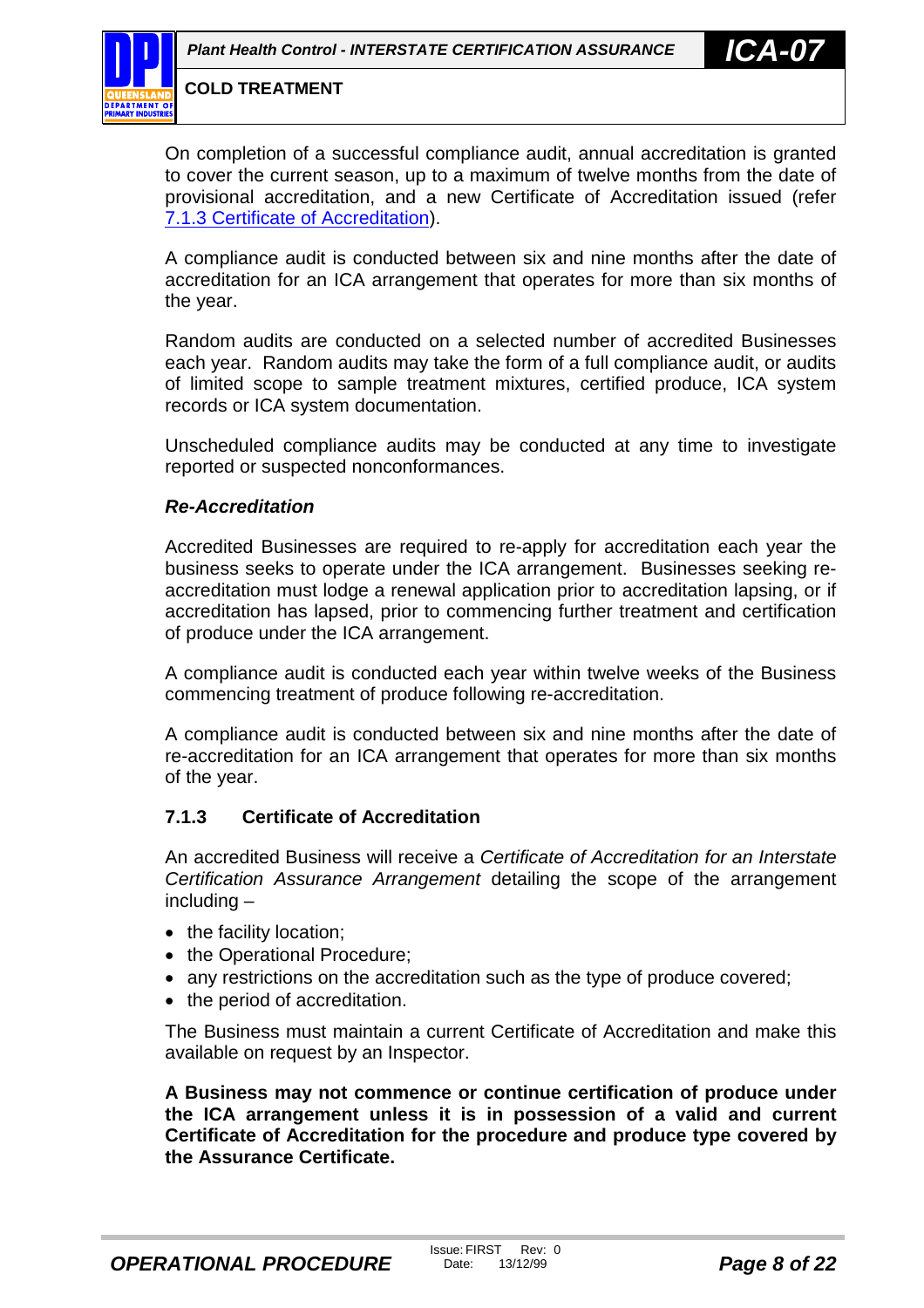<span id="page-8-0"></span>

# **PART A -**(Covers cold treatment)

#### **7.2 Facility Plan**

The Certification Controller shall maintain a plan of the facility.

The facility plan shall include the following details-

- (a) road access including street name/s;
- (b) internal roadways within the facility providing access to the coldrooms;
- (c) the location and identification of buildings at the facility;
- (d) the location and size  $(m^3)$  of each coldroom and the coldroom number or other code that uniquely identifies each coldroom at the facility.

A copy of the facility plan shall be included with the Business's Application for Accreditation if accreditation for Part A is required (refer [7.1.1 Application for](#page-6-0) [Accreditation\)](#page-6-0).

A blank Facility Plan is included as [Attachment 3](#page-24-0) and should be copied for completion and inclusion with the Business's Application for Accreditation.

#### **7.3 Cold Treatment Facilities**

#### **7.3.1 Coldrooms**

Coldrooms in which cold treatment is to occur under this Operational Procedure shall be purpose built, have appropriate cooling, temperature measurement and recording equipment and must be lockable to ensure the security and integrity of the fruit being treated.

Coldrooms shall have adequate air circulation to ensure effective and equal cooling of all fruit in the room.

#### **7.3.2 Temperature Sensing and Recording Equipment**

Temperature sensing and recording systems shall have an overall accuracy of not more than  $\pm$  0.5<sup>o</sup> C in the range of -3<sup>o</sup> C to +3<sup>o</sup> C and a resolution of up to  $0.1^{\circ}$ C (ie. the combined sensing and data recording systems must be accurate to within  $0.5^{\circ}$  C of the true temperature and must be able to be read in increments of  $0.1^\circ$ C or less).

Low resolution mini data loggers may be used which have an overall accuracy of not more than  $\pm 0.5^{\circ}$ C at 0<sup>o</sup>C and a resolution of up to 0.5<sup>o</sup>C. Where low resolution mini data loggers are used, treatment duration and certification shall be based on a temperature that is  $0.5^{\circ}$ C above the maximum temperature recorded during the treatment period (eg. if the maximum temperature reading during treatment is 1.0 $^{\circ}$ C, then treatment duration and certification shall be at 1.5 $^{\circ}$ C).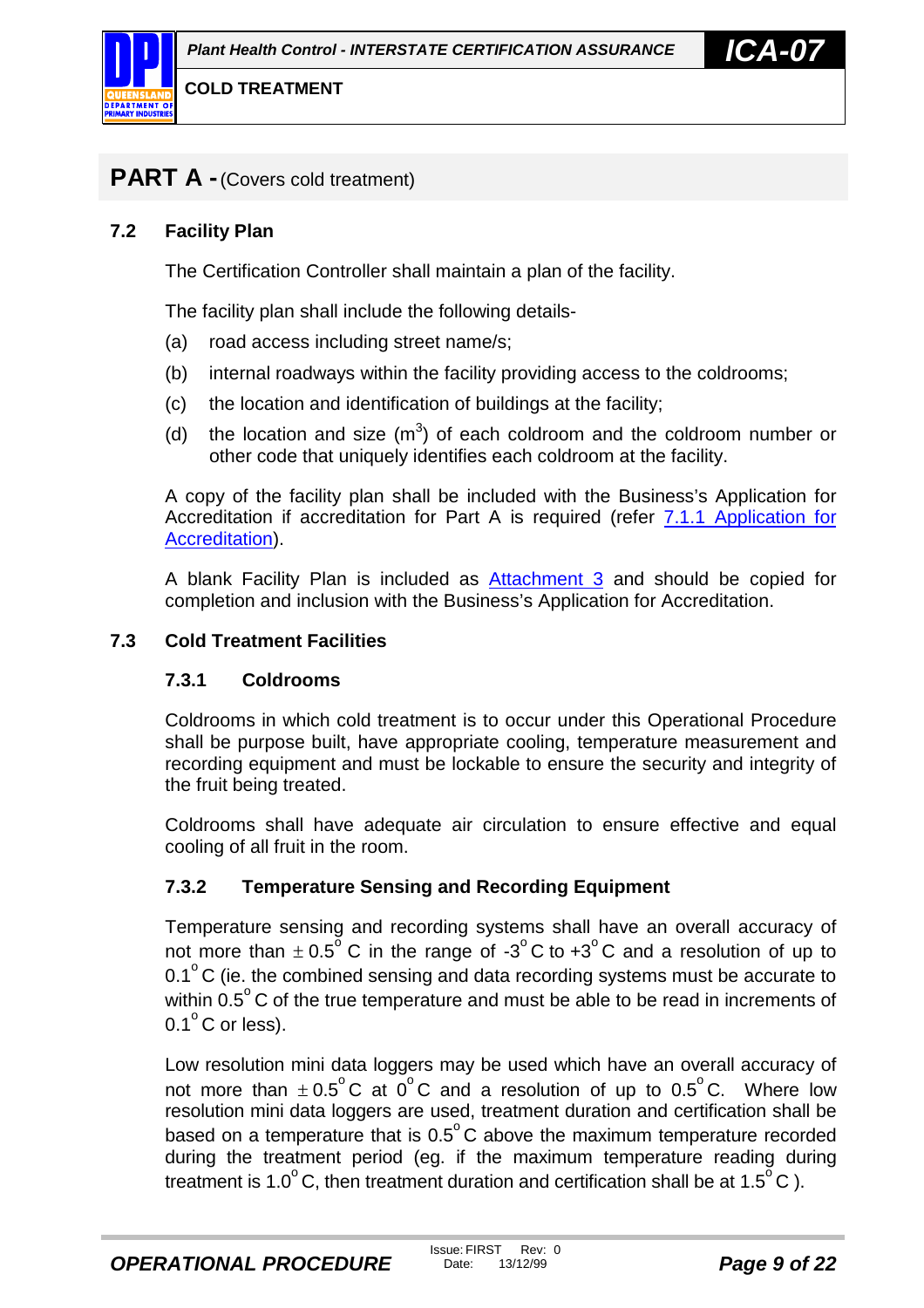<span id="page-9-0"></span>

#### **7.3.3 Temperature Sensors**

Remote sensors used for measuring fruit temperature shall have an outer sheath of 6.4 mm diameter or less. The sensing unit shall be located within the first 25 mm of the sensor. Sensors shall be accurate to within  $\pm$  0.2 $\mathrm{^{\circ}}$ C in the range of  $-3^\circ$ C to  $+3^\circ$ C.

Each sensor shall be uniquely identified in a manner such as a tag attached to the sensor or on the adjacent wall or fruit container. Sensors shall be matched to a specific data recorder.

A plan indicating the location and identity of each sensor shall be kept with the data recording instrument. A blank *Coldroom Sensor Placement Plan* is provided as [Attachment 11.](#page-33-0)

#### **7.3.4 Temperature Recording Equipment**

Reading of recording instruments shall be accurate to within  $\pm$  0.2<sup>°</sup> C of the true temperature in the range of  $-3^\circ$ C to  $+3^\circ$ C in the normal operating environment. The instrument must be capable of repeatability in the range of -3 $^{\circ}$ C to +3 $^{\circ}$ C.

For low resolution mini data loggers, temperature recording shall be accurate to within  $\pm$  0.5 $^{\circ}$ C at 0 $^{\circ}$  C.

#### *Strip Chart Recorder Display Standards*

The scale deflection for strip chart recorders shall not be less than 5 mm for each degree Celsius. A print interval of approximately two minutes and a chart speed of approximately 500 mm per hour shall be used.

The chart scale shall be graduated with major scale marks at every degree Celsius and minor scale marks at every  $0.2^{\circ}$  C. Temperature values for each sensor shall be printed at least once every hour.

Each symbol on the wheel shall correspond to and identify the sensor it represents. The chart shall be of sufficient length to display a complete treatment record.

#### *Data Logger Display Standards*

For each sensor the temperature value shall be sampled at least once an hour with identified temperature points accurate to  $0.2^{\circ}$  C. Each hourly reading shall be displayed on the data log sheet and contain a clear, fully informative record including the sensor identity/location, the temperature reading to a resolution of at least  $0.2^{\circ}$  C, and the date and time of sampling.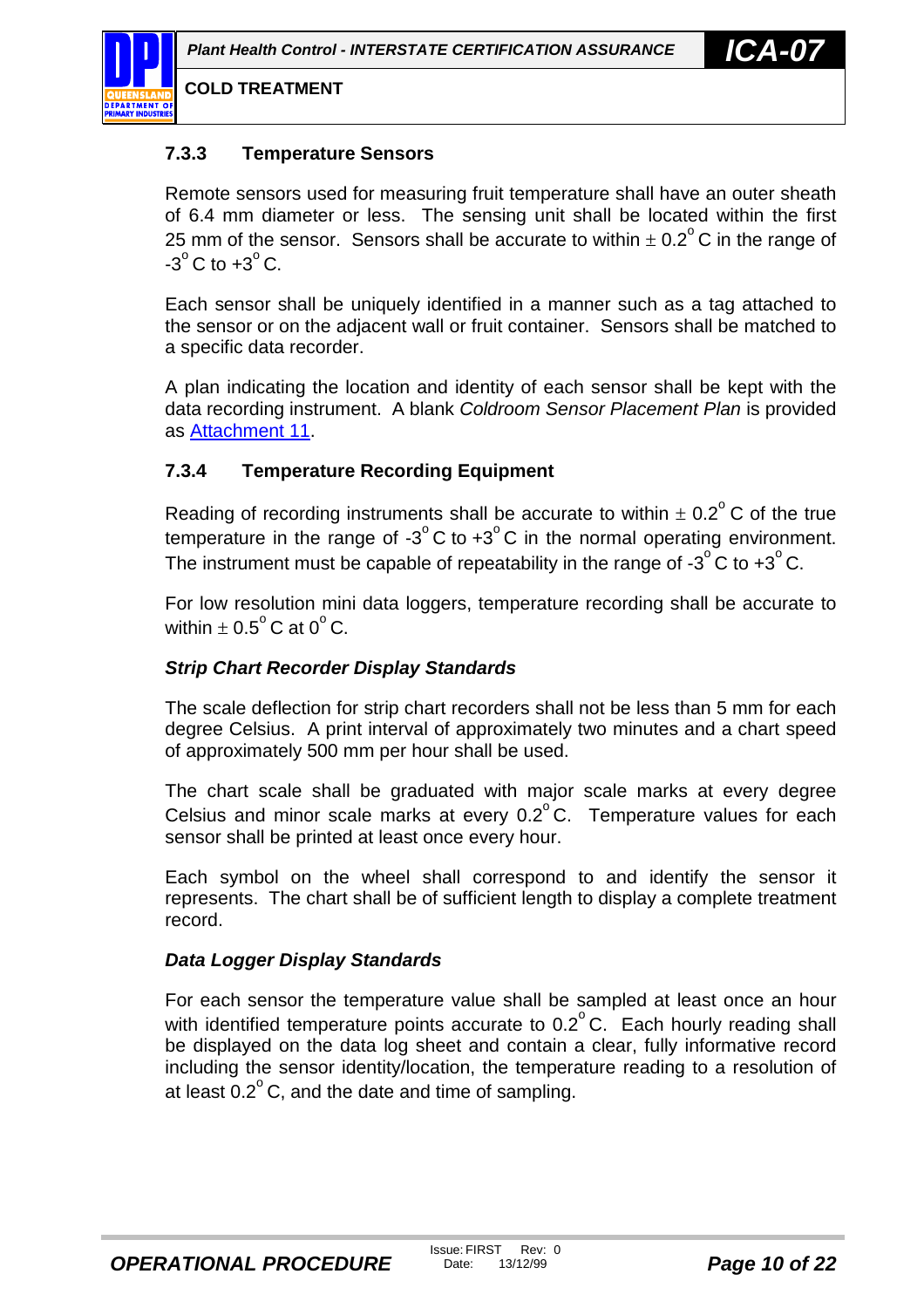<span id="page-10-0"></span>

#### *Mini Data Logger Display Standards*

For mini data loggers, temperature records shall be downloaded onto a personal computer at completion of the treatment period. At conclusion of the treatment, the Treatment Operator shall obtain print outs of the treatment temperatures throughout the treatment period and date and sign these data log sheets as the treatment record (refer [7.5 Treatment Records\)](#page-14-0).

For each sensor the temperature value shall be sampled at least once an hour with identified temperature points accurate to  $0.2^{\circ}$  C (or  $0.5^{\circ}$  C for low resolution data loggers). Each hourly reading shall be displayed on the data log sheet and contain a clear, fully informative record including the sensor identity/location, the temperature reading to a resolution of at least  $0.2^{\circ}$  C (or  $0.5^{\circ}$  C for low resolution data loggers), and the date and time of sampling.

#### *Manual Recording Systems*

Temperature reading and recording may be done manually on log sheets maintained by the Treatment Operator. Temperatures shall be sampled from each sensor and recorded on log sheets every 12 hours in a 24 hour cycle for each day of the cold treatment.

Each 12 hourly sample shall be recorded on the log sheet and contain a clear, fully informative record including the sensor identity/location, the temperature reading to a resolution of at least  $0.2^{\circ}$ C, the date and time of sampling and the identification and initials of the officer taking the reading. Manual temperature sampling shall only be carried out by the Treatment Operator or Certification Controller.

An example of a manual data log sheet is included as [Attachment 13.](#page-35-0)

#### **7.3.5 Calibration of Temperature Sensing and Recording Equipment**

Temperature sensors and recording systems must be calibrated at the freezing point  $(0^{\circ}$ C) prior to commencement and on completion of each cold treatment. At calibration, each sensor must be uniquely identified and matched with the corresponding data recorder.

Calibration shall be undertaken by the Treatment Operator or by a recognised Testing Authority. For the purpose of this Operational Procedure, a recognised Testing Authority is a person or company that is approved by the Department of Primary Industries to calibrate cold treatment temperature sensing and recording equipment.

#### *Calibration Method*

Where calibration is undertaken by the Treatment Operator, the calibration method detailed in [Attachment 4](#page-26-0) shall be used.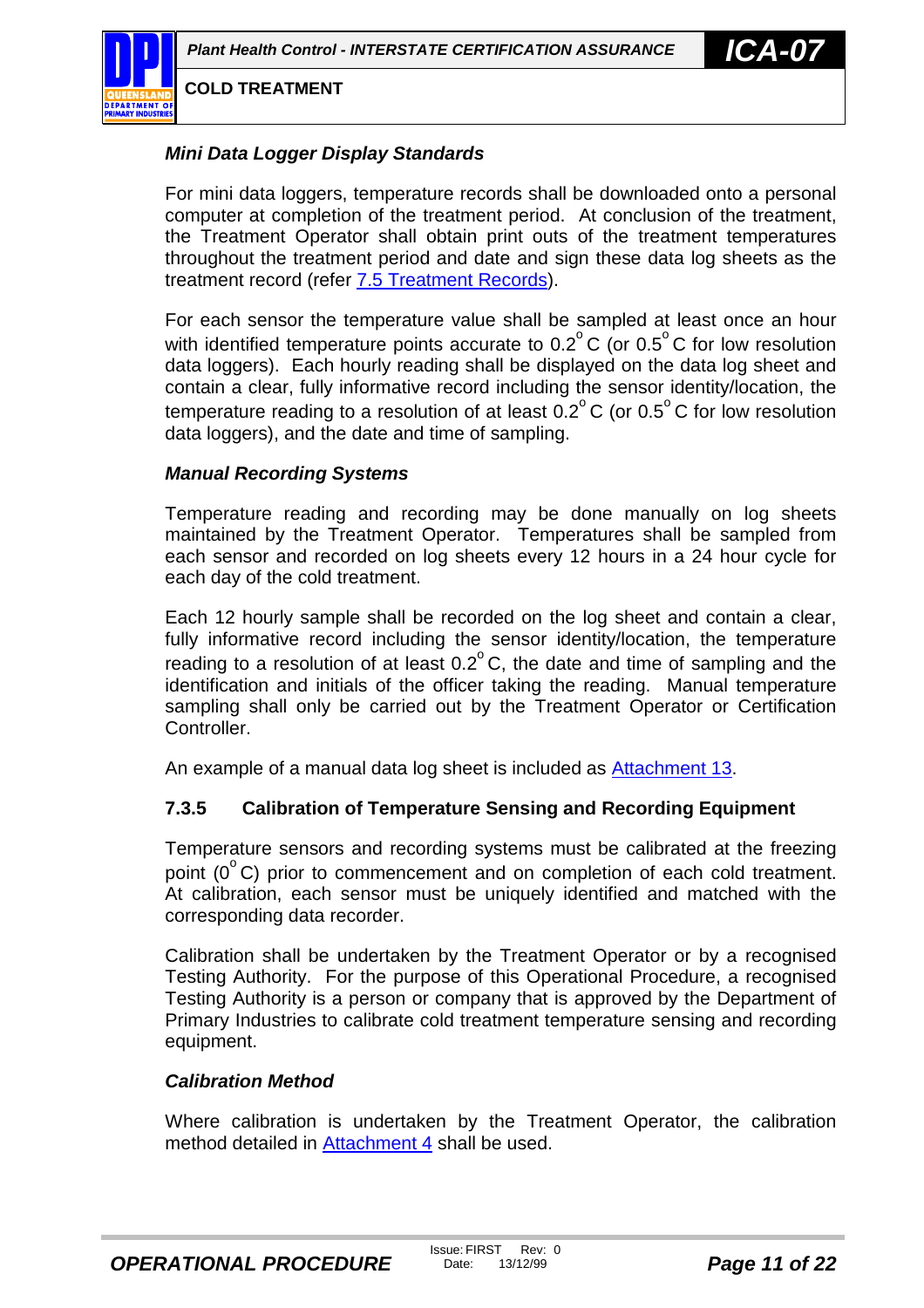<span id="page-11-0"></span>

#### *Temperature Sensing and Recording Equipment Calibration Records*

The Treatment Operator shall maintain records of the results of calibration of all temperature sensors and recording equipment used under this Operational Procedure.

Records shall be in the form of calibration test records from the recognised Testing Authority or a *Cold Treatment Sensor Calibration Test Record* (refer [Attachment 12\)](#page-34-0) or similar record completed by the Treatment Operator.

Calibration test records shall include the following information –

- the date of calibration:
- the identification of the sensor and data recording instrument;
- the results of the two readings taken at  $0.0^{\circ}$  C;
- the correction (variation) if any to be applied to the sensor reading;
- the name of the person or recognised Testing Authority responsible for conducting the calibration test.

#### **7.4 Cold Treatment**

All fruit certified under this Operational Procedure must have been treated for fruit fly in an approved cold treatment facility in accordance with an appropriate temperature/time schedule as detailed in [6. Requirement.](#page-5-0)

Access to coldrooms during treatment shall be restricted to essential personnel. When access to coldrooms is not required, coldrooms shall remain locked during treatment.

#### **7.4.1 Loading the Coldroom**

Produce shall be placed in such a way as to ensure unrestricted circulation of refrigerated air through the stack and thus minimise the development of localised hot spots.

The Treatment Operator must ensure that each bin and/or package of produce placed in coldstorage for treatment is clearly labelled with the treatment lot number and, if applicable, the owner of the fruit. The treatment lot code or number shall be a unique identifier that identifies the treatment lot and is traceable to the relevant *Coldroom Loading and Treatment Record*.

The Treatment Operator shall ensure a *Coldroom Loading and Treatment Record* (refer [Attachment 5\)](#page-27-0) is kept for each treatment lot placed in the coldroom. Multiple treatment lots may be treated in one coldroom at one time.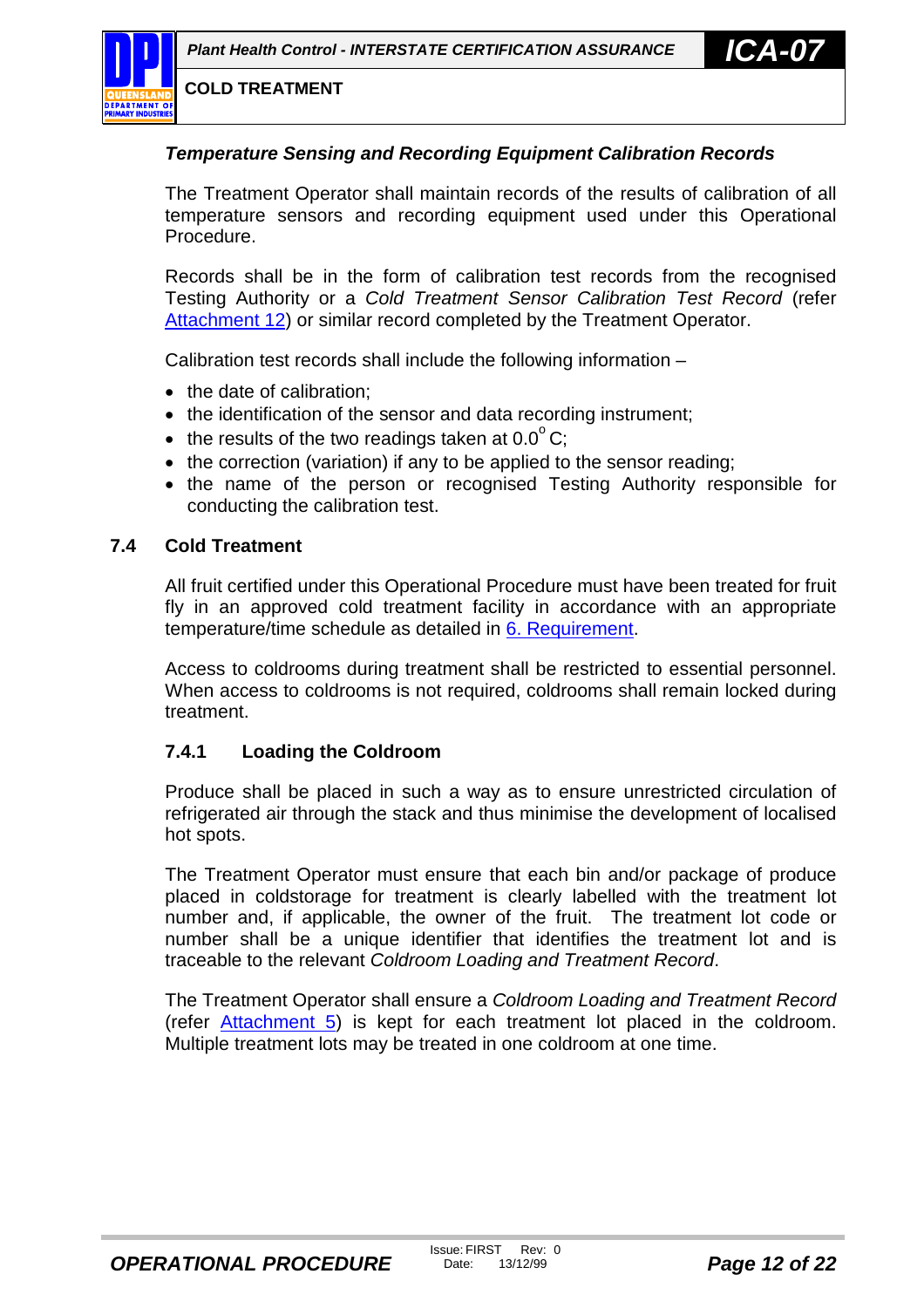<span id="page-12-0"></span>The *Coldroom Loading and Treatment Record* shall record -

- the treatment lot code or number;
- the coldroom in which the lot is treated;
- the date of loading:
- the type and quantity of produce in the lot;
- identification of the owner of the fruit;
- the date cold treatment commenced:
- the date cold treatment was completed
- the maximum temperature recorded during cold treatment (treatment temperature).

*Identification of the owner of the treatment lot is not required where the business only cold treats its own fruit.*

#### **7.4.2 Verification of Cold Treatment Using Pulp Temperatures**

#### *Sensor Placement*

A minimum of three sensors shall be used for volumes of up to 250 cubic metres of fruit. One sensor shall measure air temperature and two shall measure fruit pulp temperature. One fruit pulp sensor shall be used for each additional 250 cubic meters of fruit or part thereof. These requirements also apply where mini data loggers are used for sensing and recording treatment temperatures.

Fruit pulp sensors shall be inserted into the centre of a test fruit in the top layer of the package or bin. The test fruit shall be selected from the largest fruit size in the lot. With small fruit, such as grapes, the sensor shall penetrate two or more fruit. Cartons, if used, must be fully closed following insertion of the sensors.

During initial cooling the warmest area in the load of fruit is to be determined by placing sensory probes or thermometers in air and fruit at various locations in the stack and measuring and recording the temperature profiles. A history of these records should be accumulated and used to determine optimum sensor placement for a particular coldroom and/or stack configuration.

At the commencement of treatment a sensor shall be placed to measure air temperature and one to measure pulp temperature in the warmest part of the load as determined by temperature profiles.

Further sensors shall be placed to measure pulp temperatures at locations representing different areas of the coldroom from midway to the top of the load.

#### *Treatment Method*

Treatment shall commence only when fruit pulp temperature has equilibrated for at least 24 hours at the specified target temperature (refer [6. Requirement\)](#page-5-0).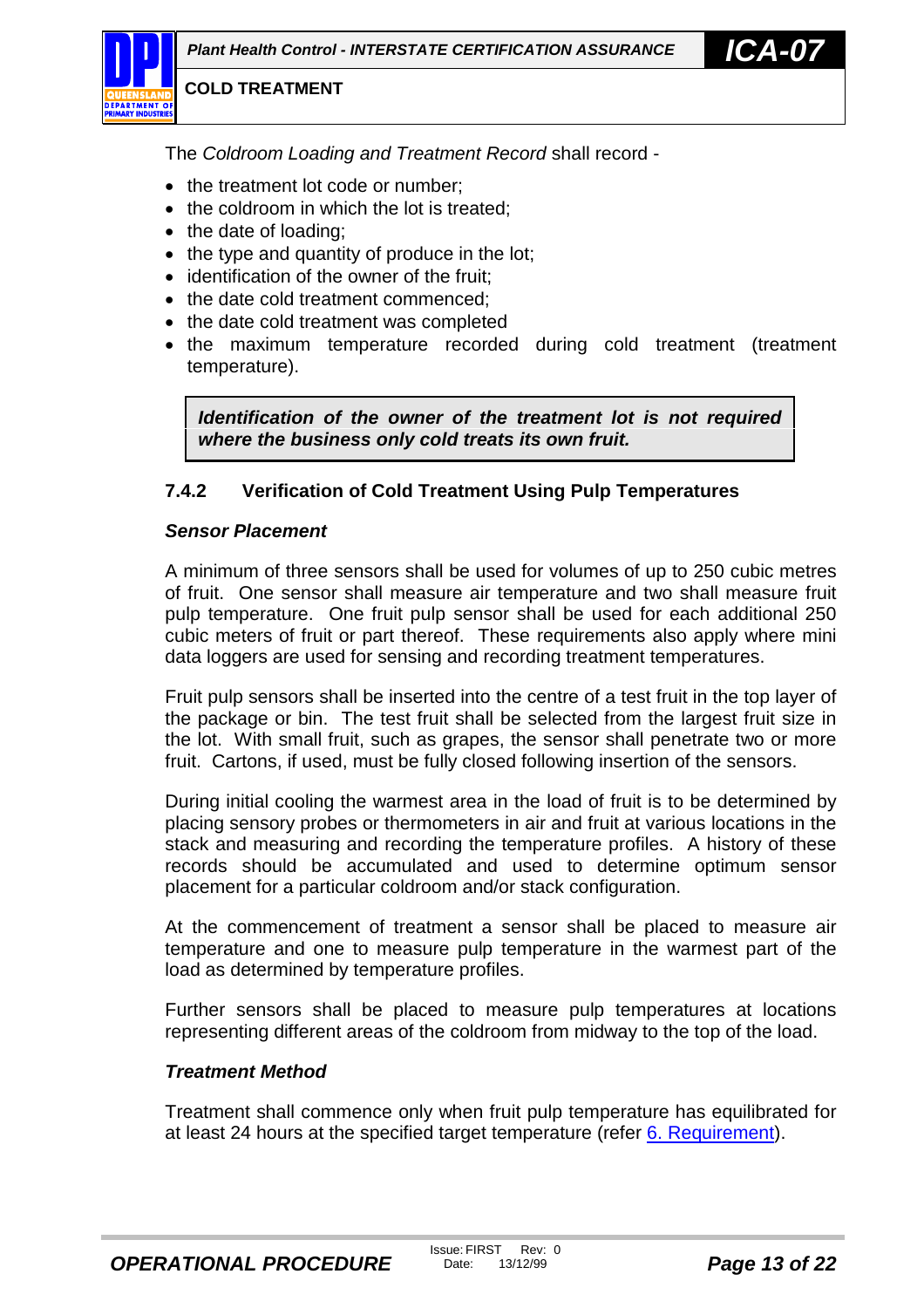<span id="page-13-0"></span>

If pulp temperature increases to more than the tolerance limit  $(0.5^{\circ}C)$  above the specified target temperature at any time during the treatment period the fruit temperature must be lowered within tolerance limits and the treatment recommenced as if starting a new treatment period. Alternatively, treatment may be continued at a higher target temperature (if one is specified in [6. Requirement\)](#page-5-0) and the produce held for the corresponding longer treatment period.

The Treatment Operator shall regularly check temperature recording equipment to ensure it continues to function correctly. If temperature sensing or recording equipment fails during the treatment, the equipment must be repaired and the treatment recommenced as if starting a new treatment period.

#### **7.4.3 Verification of Cold Treatment Using Return Air Temperature**

Records of the return air temperature may be used to verify cold treatment for fruit in long term air or controlled atmosphere (CA) cold storage when return air temperature has been maintained at or below the selected target temperature for at least 4 weeks prior to treatment commencing.

This option shall only be used for controlled atmosphere or air stored fruit that cannot be accessed to place pulp temperature sensors.

#### *Sensor Placement*

Return air temperature shall be monitored by a single sensor located near the thermostat probe in the return air stream to the cooling unit. This requirement also applies where a mini data logger is used for sensing and recording return air temperature.

#### *Treatment Method*

The Treatment Operator must record the return air temperature of the coldroom for 26 days after loading at intervals of not less than every 5 days, and continuously for at least 2 days at hourly intervals, prior to commencement of treatment to ensure the temperature is consistently at or below the selected target temperature.

Following commencement of treatment, return air temperatures must remain at or below the target temperature during the treatment period. If the temperature of return air (other than that associated with periodic defrost cycle fluctuations) exceeds the return air target temperature by more than  $+0.5^{\circ}$ C during the treatment period, the treatment is deemed to be invalid and recording must recommence as if starting a new treatment period. Alternatively, a higher target temperature (if one is specified in y) may be selected and records kept for the corresponding longer treatment period.

The Treatment Operator shall regularly check temperature recording equipment to ensure it continues to function correctly. If temperature sensing or recording equipment fails during the treatment, the equipment must be repaired and the treatment recommenced as if starting a new treatment period.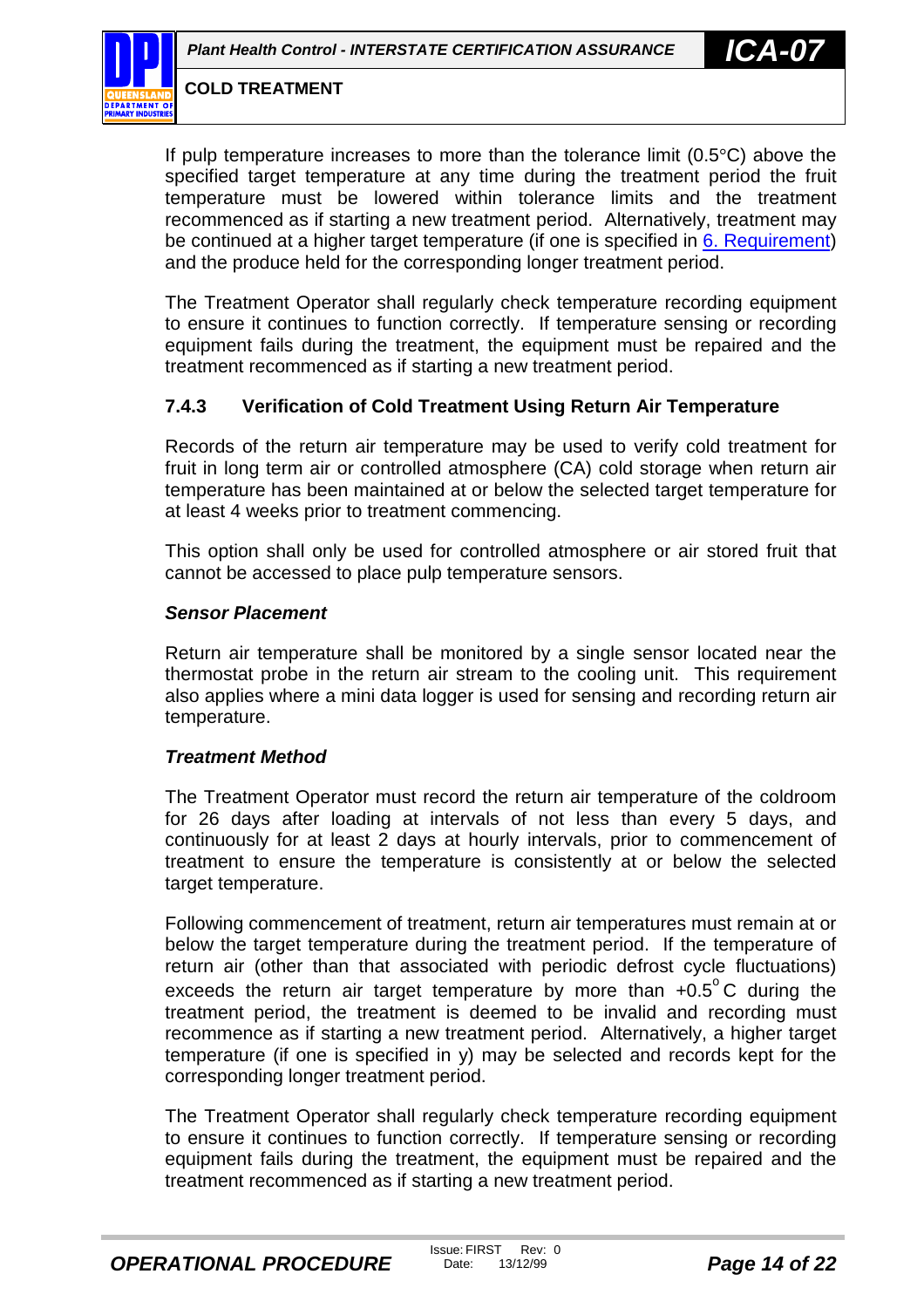<span id="page-14-0"></span>

#### **7.5 Treatment Records**

The Treatment Operator shall maintain records of each cold treatment. Cold treatment records shall include a *Coldroom Loading and Treatment Record* (refer [Attachment 5\)](#page-27-0) for each treatment lot and a strip chart, continuous data log sheet or manual data log sheet for each cold treatment.

Strip charts, continuous data log sheets or manual data log sheets shall be maintained with the *Coldroom Loading and Treatment Record* to which they relate.

A completed example of a *Coldroom Loading and Treatment Record* is included as [Attachment 6.](#page-28-0)

For mini data loggers, temperature records may be downloaded onto a personal computer at completion of the treatment period. At conclusion of the treatment, the Treatment Operator shall obtain printed data log sheets of the treatment temperatures throughout the treatment period.

Treatment temperature records must identify -

- the coldroom:
- the date and time of temperature sampling;
- the sensor identification to which the temperature reading relates; and
- the temperature reading to a resolution of at least  $0.2^{\circ}$ C (or  $0.5^{\circ}$ C for low resolution temperature mini data loggers).

The Treatment Operator shall date and sign the treatment record at the conclusion of the treatment as verification of the accuracy of the record.

Any alterations to treatment temperature or time schedules must be noted on the relevant treatment temperature record with an explanation for the alterations and the date and initials of the Treatment Operator.

#### **7.6 Post Treatment Security (Tasmania only)**

Treated fruit shall be held for the minimum practical period before it must be secured against infestation by fruit fly.

Any fruit which is stored outside the treatment facility after treatment and prior to dispatch must be held under secure conditions.

Fruit must be stored at and transported from the cold treatment facility in secure conditions that prevent infestation by fruit fly.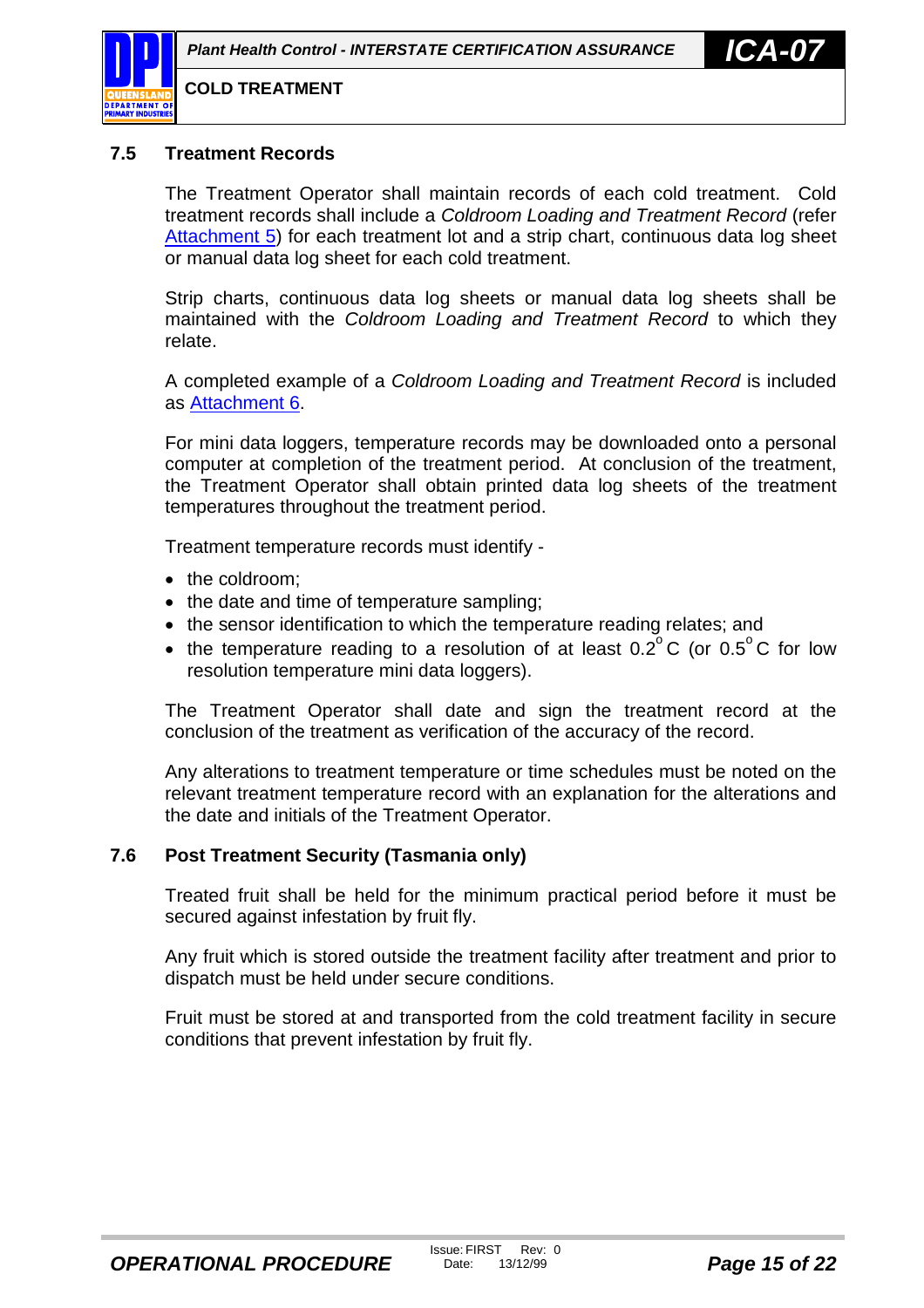<span id="page-15-0"></span>

Secure conditions include -

- (a) unvented packages;
- (b) vented packages with the vents secured with gauze/mesh with a maximum aperture of 1.6 mm;
- (c) fully enclosed under tarpaulins, hessian, shade cloth, mesh or other covering which provides a maximum aperture of 1.6 mm;
- (d) shrinkwrapped and sealed as a palletised unit;
- (e) fully enclosed or screened buildings, coldrooms, vehicles or other facilities free from gaps or other entry points greater than 1.6 mm.

#### **7.7 Cold Treatment Declaration**

A Business which cold treats fruit to be packed by another Business for certification must be accredited for an ICA arrangement under Part A of this Operational Procedure.

The Business shall supply a *Cold Treatment Declaration* (refer [Attachment 7\)](#page-29-0) with each delivery of fruit supplied to the packing business for certification.

An example of a completed Cold Treatment Declaration is included as [Attachment 8.](#page-30-0)

*A declaration is not required where the Business that cold treats the fruit is the same Business that packs and certifies the fruit under this Operational Procedure.*

The declaration must identify –

- (a) the name and Interstate Produce (IP) Number of the accredited Business that cold treated the fruit;
- (b) a statement the business is accredited under Part A of this Operational Procedure for the source cold treatment facility;
- (c) the identity of the facility in which the fruit was treated;
- (d) identification of the treatment lot number and the type and quantity of produce from the treatment lot in the delivery covered by the declaration;
- (e) details of cold treatment of each treatment lot covered by the declaration including the commencement and completion dates and the maximum temperature reached during the treatment period.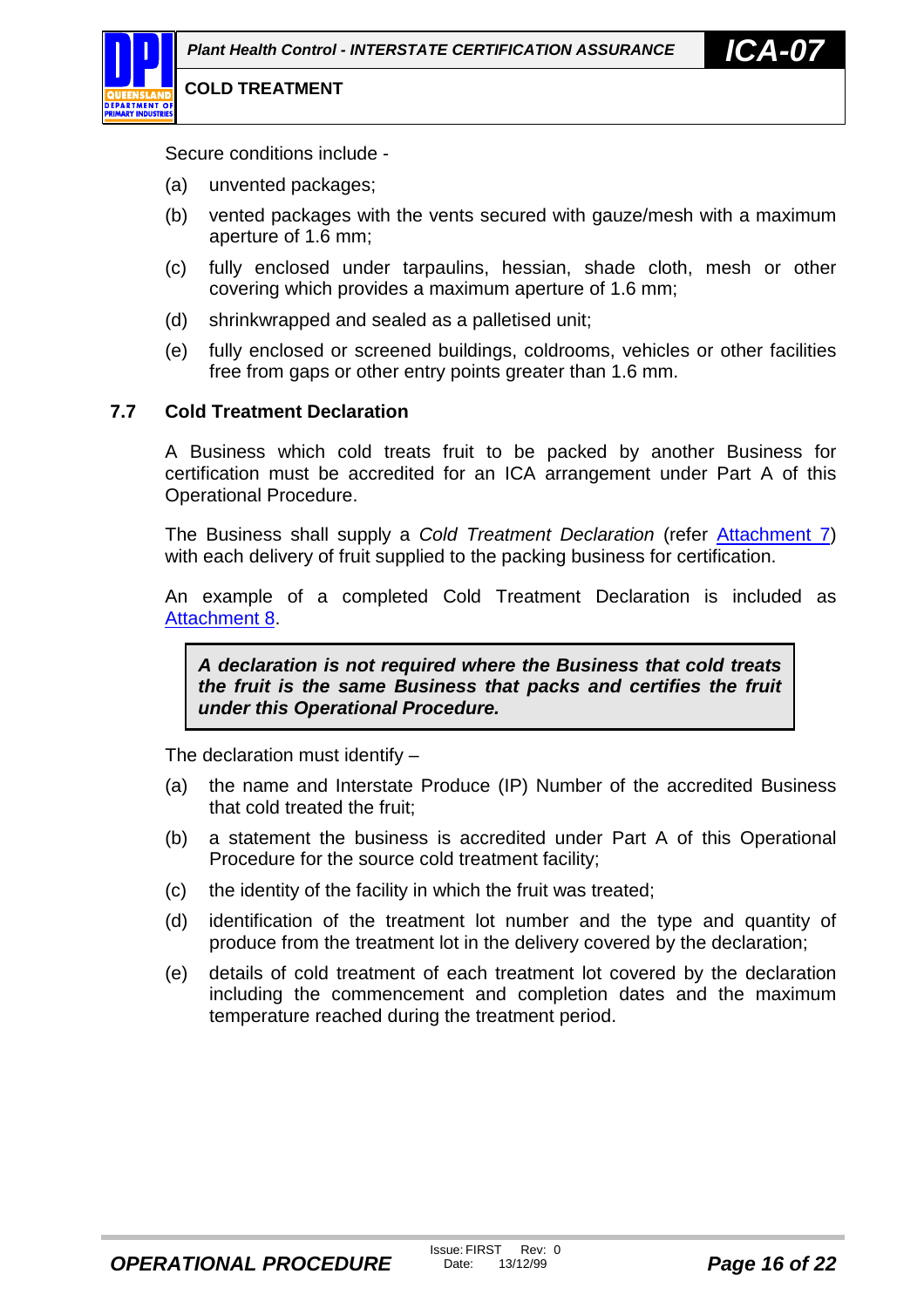<span id="page-16-0"></span>

**PART B** – (Covers the packer activities of fruit receival, packing and certification)

#### **7.8 Fruit Receival**

The Fruit Receival Officer shall ensure that all fruit received for certification under this Operational Procedure –

- (a) are supplied by a Business accredited under Part A; and
- (b) each bin or pallet is identified with the treatment lot number of the treatment lot in which it was treated.

Any bin or pallet that is not clearly identified with the treatment lot number shall be regarded as untreated for the purpose of this Operational Procedure.

#### **7.8.1 Receival of Fruit Treated by Another Business**

A Business that packs and/or certifies fruit that has been cold treated by another Business shall ensure –

- (a) each delivery of fruit received from another Business for certification under this Operational Procedure is accompanied by a *Cold Treatment Declaration* (refer [7.7 Cold Treatment Declaration\)](#page-15-0);
- (b) fruit supplied for certification has undergone a cold treatment regime in accordance with [6. Requirement;](#page-5-0)
- (c) the treatment lot number and cold treatment details are maintained for all produce received and certified under this Operational Procedure from receival through to certification and dispatch.

The Business shall maintain copies of each *Cold Treatment Declaration* received from a Business accredited under Part A that treated fruit they pack and certify under this Operational Procedure.

#### **7.9 Packing**

The Certification Controller shall oversee the packing process to ensure only fruit from bins that have been cold treated in accordance with the requirements specified in [6. Requirement](#page-5-0) and are identified with the treatment lot number is packed for certification under this Operational Procedure.

#### **7.9.1 Packing Records**

Where produce is cold treated in bulk and packed after treatment, packing records shall be maintained by the Certification Controller that provide trace back of certified produce to the original treatment lot and the relevant *Cold Treatment Declaration* or *Coldroom Loading and Treatment Record*.

Packing records shall be in the form of a *Cold Treatment Packing Record* (refer [Attachment 9\)](#page-31-0) or records which capture the same information.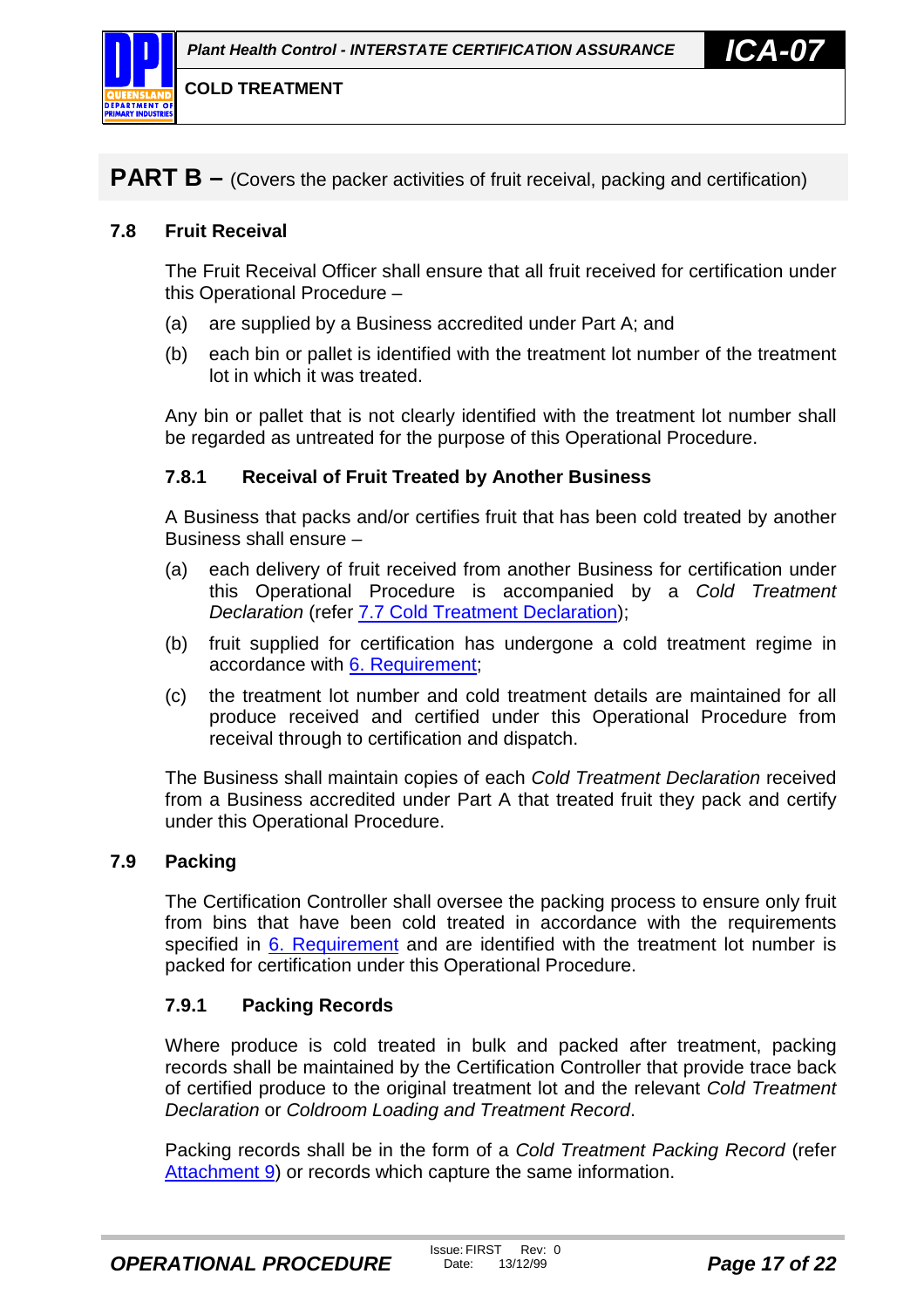<span id="page-17-0"></span>

Packing records must include –

- the Interstate Produce (IP) number of the Business that operates the approved facility in which the produce was packed;
- $\bullet$  the date of packing;
- the treatment lot code or number:
- the number and net weight of the bulk containers being packed;
- the type and variety or cultivar of the produce being packed;
- the number and count or net weight of packages packed from the lot;
- *Plant Health Assurance Certificate* numbers covering the packed produce.

An example of a completed *Cold Treatment Packing Record* is included as [Attachment 10.](#page-32-0)

#### **7.9.2 Identification of Treated and Untreated Fruit During Packing**

A Business that packs treated and untreated fruit shall implement systems to identify the treatment status of fruit during packing to prevent mixing of treated and untreated fruit.

Examples of acceptable methods of identifying treated and untreated fruit during packing include -

- (a) packing treated fruit at different times to untreated fruit and clearing the lines before changing over; or
- (b) packing treated and untreated produce on different packing lines.

Other methods may be used provided they clearly identify and segregate treated and untreated fruit.

#### **7.9.3 Identification of Treated and Untreated Fruit After Packing**

A Business that packs treated and untreated fruit shall implement systems to identify the treatment status of fruit after packing to prevent mixing of treated and untreated fruit.

Examples of acceptable methods of identifying treated and untreated fruit after packing include -

- (a) using packaging which differs significantly in appearance; or
- (b) marking each package of treated fruit in a manner that clearly identifies the fruit as treated in accordance with this Operational Procedure.

Other methods may be used provided they clearly identify treated and untreated fruit.

#### **7.10 Post Treatment Security (Tasmania only)**

Packing shall commence as soon as practicable after treatment. Any treated fruit that is not in the process of packing must be held in secure conditions until packed.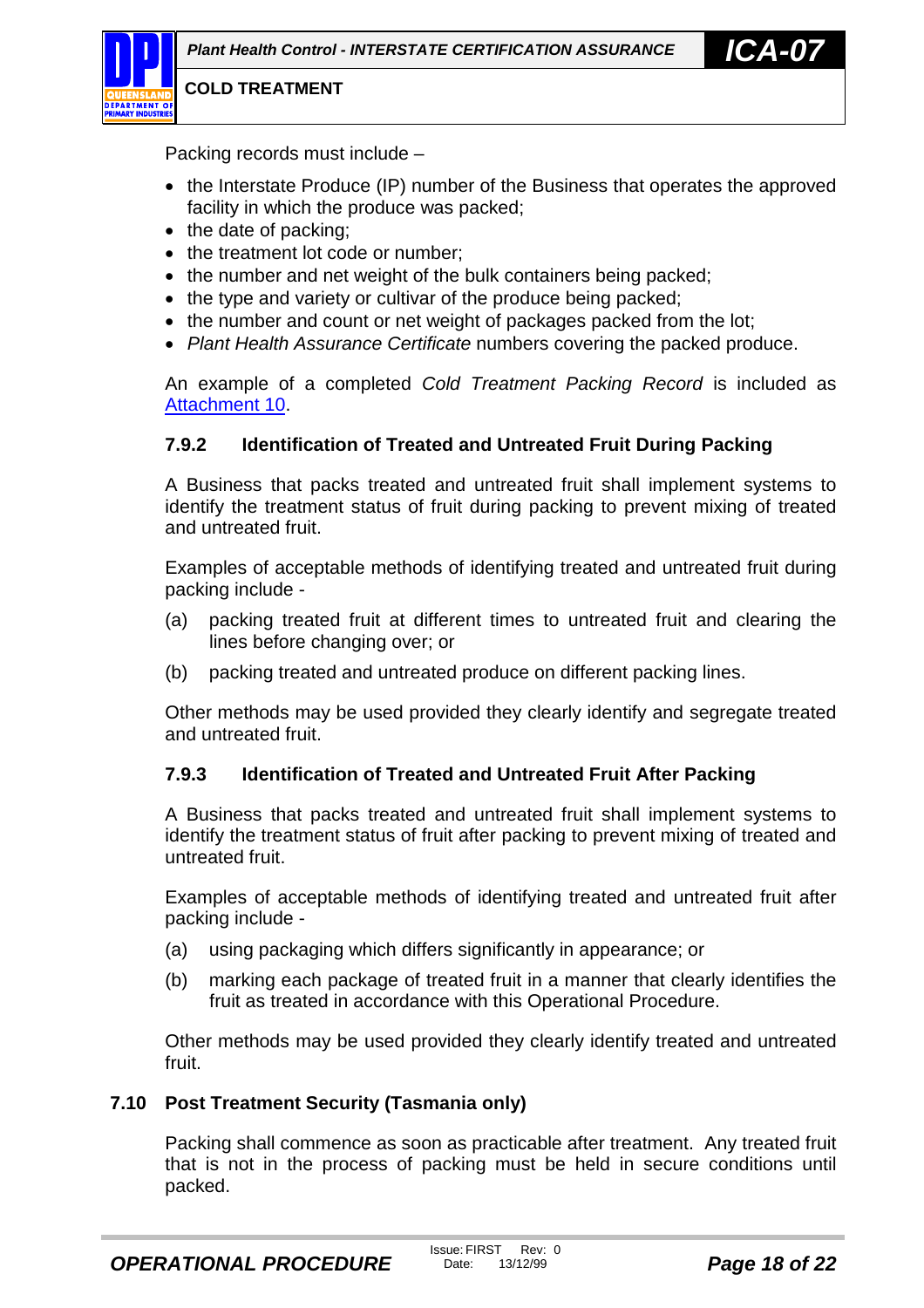<span id="page-18-0"></span>Completed pallets of packed produce shall be held for the minimum practical period before placing in secure conditions.

Certified fruit must be stored at and transported from the packing facility in secure conditions that prevent infestation by fruit fly.

Secure conditions include -

- (a) unvented packages;
- (b) vented packages with the vents secured with gauze/mesh with a maximum aperture of 1.6 mm;
- (c) fully enclosed under tarpaulins, hessian, shade cloth, mesh or other covering which provides a maximum aperture of 1.6 mm;
- (d) shrinkwrapped and sealed as a palletised unit;
- (e) fully enclosed or screened buildings, coldrooms, vehicles or other facilities free from gaps or other entry points greater than 1.6 mm.

*Fruit consigned to Tasmania must be transported in full container lots sealed prior to transport, or as lesser container lots in accordance with the requirements of (a), (b) or (d) above.*

*Where consignments are transported to Tasmania as full container lots, the seal number must be included in the Brand Name or Identifying Marks section of the Assurance Certificate covering the consignment (refer [Attachment 2\)](#page-23-0).*

*Where consignments are transported in vented packages that are sealed as a palletised unit in accordance with (d) above, the Business must secure the top layer of the pallet by applying a row of tape over the shrinkwrap and have applied to the tape in waterproof ink the signature of an Authorised Signatory, the number of the Plant Health Assurance Certificate covering the consignment and the date.*

#### **7.11 Dispatch**

#### **7.11.1 Package Identification**

The Authorised Dispatcher shall ensure that, after treating and packing, each package is marked in indelible and legible characters of at least 5 mm, with -

- the Interstate Produce (IP) number of the accredited Business that certified the fruit;
- the words "MEETS ICA-07"; and
- the date (or date code) on which the fruit was certified or packed;

prior to the issuance of an Assurance Certificate by the Business under this Operational Procedure.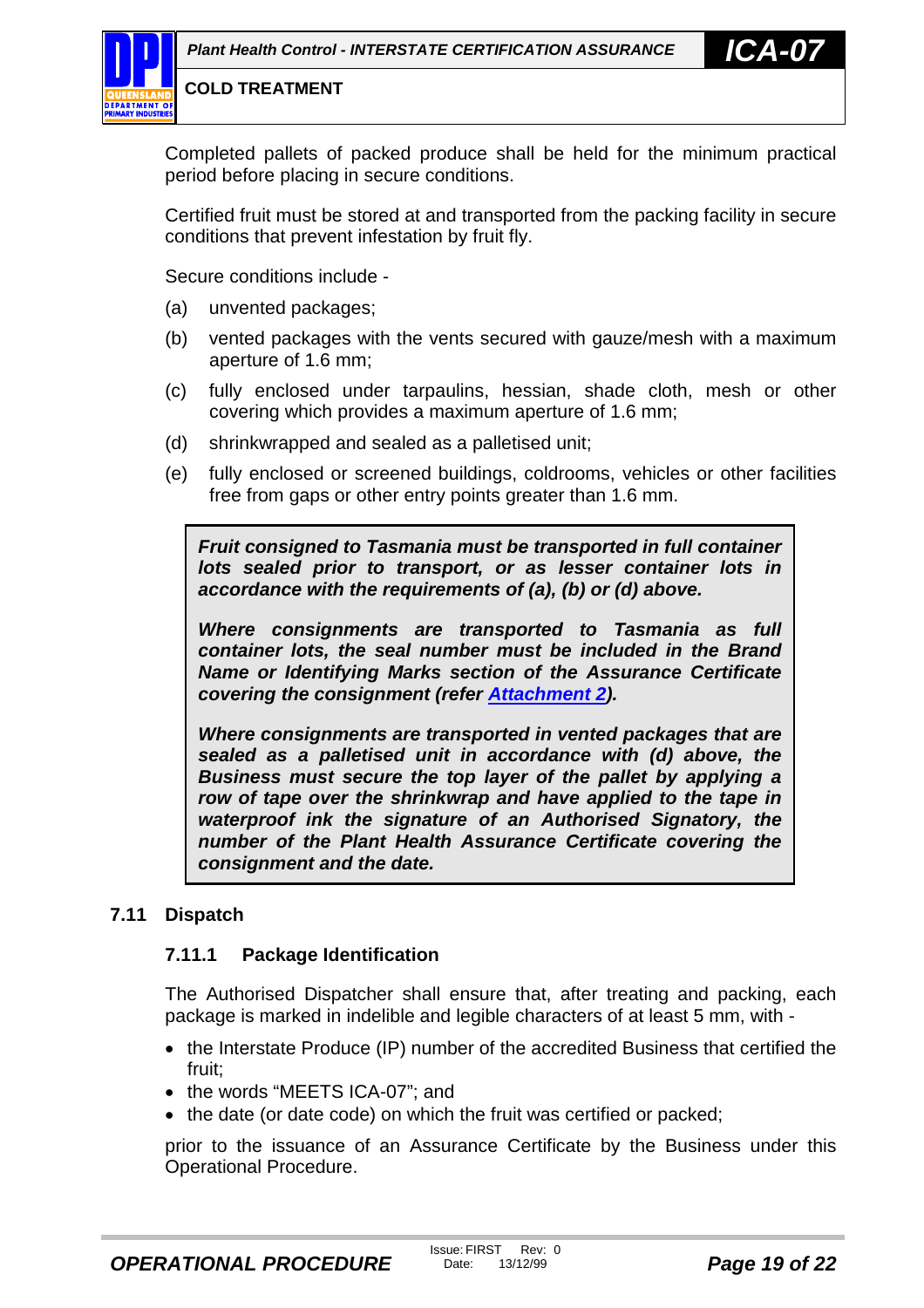<span id="page-19-0"></span>**Any packages containing fruit that has not been cold treated in accordance with the requirements of this Operational Procedure shall not be marked as stated above.**

#### **7.11.2 Assurance Certificates**

The Authorised Dispatcher shall ensure an Assurance Certificate is completed and signed by an Authorised Signatory of the Business prior to consignment of produce to a market requiring certification of cold treatment for fruit fly.

Assurance Certificates shall be in the form of a *Plant Health Assurance Certificate* [FDU 384].

Assurance Certificates shall include-

- (a) in the "Accredited Business that Prepared the Produce" section
	- the name and address of the Accredited Business that cold treated the fruit;
- (b) in the "IP No. of Acc. Business" section
	- the IP No. of the Accredited Business that cold treated the fruit:
- (c) in the "Grower or Packer" section
	- the name and address of the Accredited Business that packed the fruit:
- (d) in the "Treatment" section
	- in the Date column, the date the cold treatment period was completed;
	- in the Treatment column, the words "Cold Treatment";
	- in the Duration and Temperature column, the words "XX days at ## C or below", where XX is the number of days in the treatment period and ## is the maximum temperature reached during the treatment period.

*Where temperature verification is based on return air temperature (refer [7.4.3 Verification of Cold Treatment Using Return Air](#page-13-0) [Temperature\)](#page-13-0)* the declared maximum temperature must be 0.5<sup>o</sup> C *above the maximum temperature recorded throughout the treatment period.*

A completed example is shown as [Attachment 2.](#page-23-0)

Individual Assurance Certificates shall be issued to cover each consignment (ie. a discrete quantity of product transported to a single consignee at one time) to avoid splitting of consignments.

Assurance certificates shall be completed, issued and distributed in accordance with the Work Instruction *Guidelines for Completion of Plant Health Assurance Certificates* [WI-02].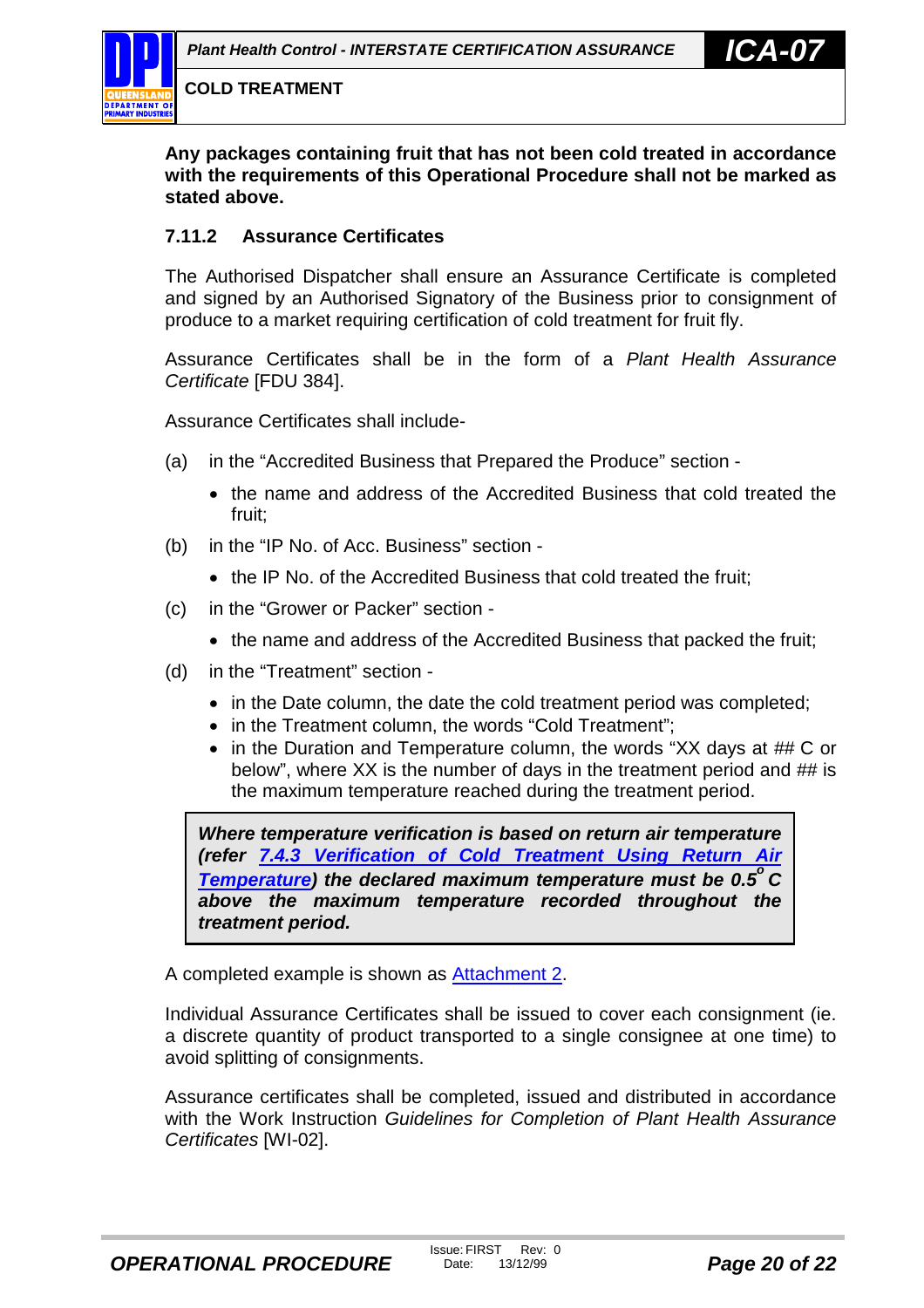<span id="page-20-0"></span>

### **7.11.3 Assurance Certificate Distribution**

The **original** (yellow copy) must accompany the consignment.

The **duplicate** (white copy) must be retained by the Business.

#### **7.12 ICA System Records**

The Business shall maintain the following records -

#### **PART A**

- (a) a Facility Plan (refer [7.2\)](#page-8-0);
- (b) Coldroom Loading and Treatment Records (refer [7.4.1](#page-11-0) and [7.5\)](#page-14-0);
- (c) Coldroom Sensor Placement Plans (refer [7.3.3\)](#page-9-0);
- (d) Coldroom Sensor Calibration Test Records (refer [7.3.5\)](#page-10-0);
- (e) cold treatment temperature records (strip charts, data log sheets etc.) (refer [7.5\)](#page-14-0)

#### **PART B**

- (a) if applicable, a copy of each Cold Treatment Declaration received (refer [7.8.1\)](#page-16-0);
- (b) Cold Treatment Packing Records (refer [7.9.1\)](#page-16-0)
- (c) a copy of each *Plant Health Assurance Certificate* [FDU 384] issued by the Business (refer 7.11.3).

ICA system records shall be retained for a period of at least 12 months from completion, or until the next compliance audit of the ICA arrangement, whichever is the later.

*An accredited Business must hold a minimum of 12 months ICA system records at the time of any compliance audit. If the compliance audit is conducted more than 12 months from the last compliance audit, the business must maintain all records completed since the previous compliance audit.*

ICA system records shall be made available on request by an Inspector.

#### **7.13 ICA System Documentation**

The Business shall maintain the following documentation -

- (a) a copy of the Business's current Application for Accreditation (refer [Attachment 1\)](#page-22-0);
- (b) a current copy of this Operational Procedure;
- (c) a current *Certificate of Accreditation for an Interstate Certification Assurance Arrangement*.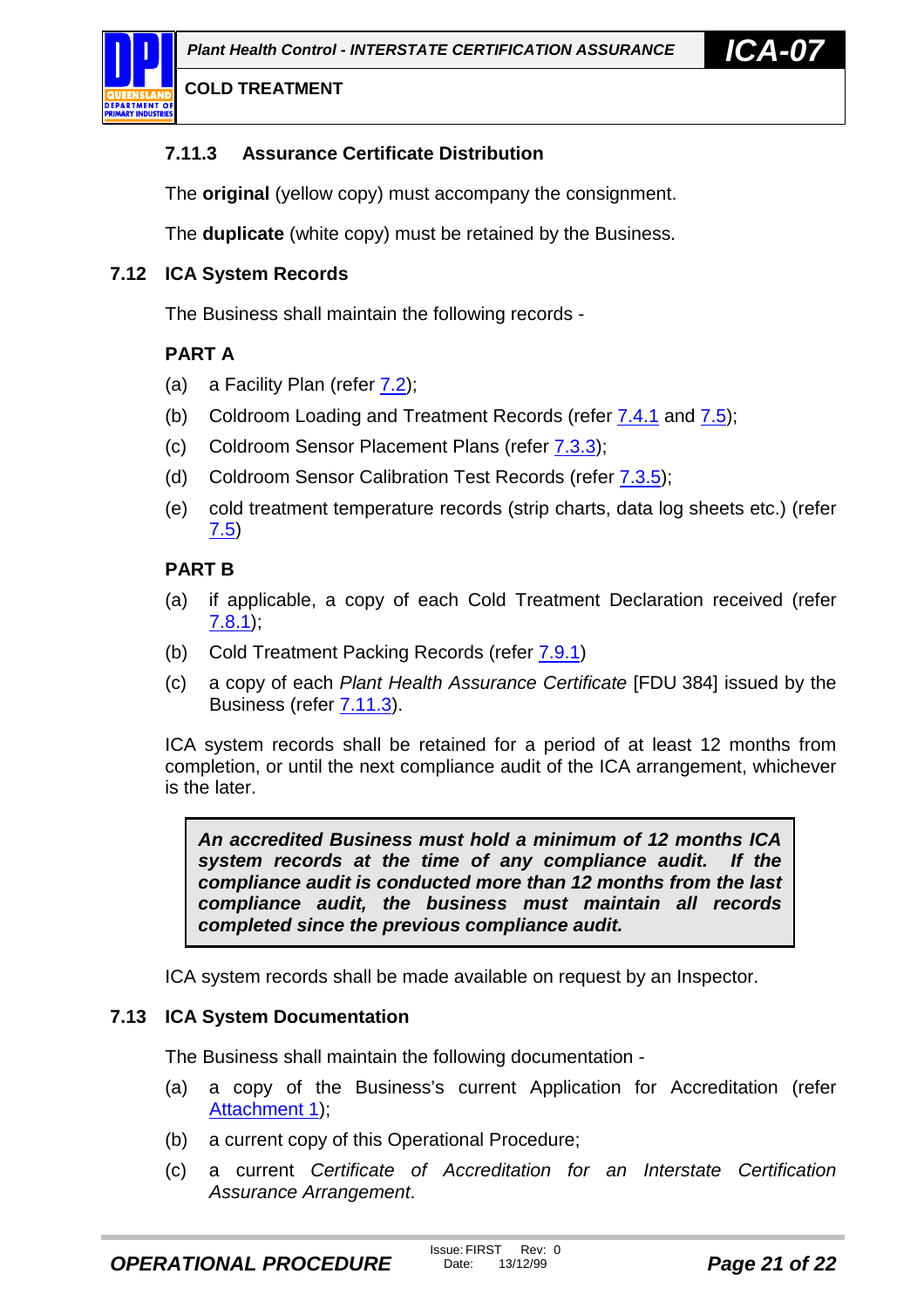<span id="page-21-0"></span>

ICA system documentation shall be made available on request by an Inspector.

#### **8. ATTACHMENTS**

| <b>Attachment 1</b>  | Application for Accreditation of a Business<br>for an Interstate Certification Assurance<br>(ICA) Arrangement | <b>FDU 385</b><br><b>(FRONT PAGE</b><br><b>ONLY)</b> |
|----------------------|---------------------------------------------------------------------------------------------------------------|------------------------------------------------------|
| <b>Attachment 2</b>  | <b>Plant Health Assurance Certificate</b>                                                                     | <b>FDU 384</b><br>(COMPLETED<br><b>EXAMPLE)</b>      |
| <b>Attachment 3</b>  | <b>Facility Plan</b>                                                                                          | (BLANK)                                              |
| <b>Attachment 4</b>  | Calibration of Temperature Sensors and<br><b>Temperature Recording Equipment</b>                              |                                                      |
| <b>Attachment 5</b>  | Loading<br>Treatment<br>Cold<br>Room<br>and<br>Record                                                         | (BLANK)                                              |
| <b>Attachment 6</b>  | Loading<br><b>Treatment</b><br>Cold<br>Room<br>and<br>Record                                                  | (COMPLETED<br><b>EXAMPLE)</b>                        |
| <b>Attachment 7</b>  | <b>Cold Treatment Declaration</b>                                                                             | (BLANK)                                              |
| <b>Attachment 8</b>  | <b>Cold Treatment Declaration</b>                                                                             | (COMPLETED<br><b>EXAMPLE)</b>                        |
| <b>Attachment 9</b>  | <b>Cold Treatment Packing Record</b>                                                                          | (BLANK)                                              |
| <b>Attachment 10</b> | <b>Cold Treatment Packing Record</b>                                                                          | (COMPLETED<br><b>EXAMPLE)</b>                        |
| <b>Attachment 11</b> | <b>Coldroom Sensor Placement Plan</b>                                                                         | (BLANK)                                              |
| <b>Attachment 12</b> | <b>Coldroom Sensor Calibration Test Record</b>                                                                | (BLANK)                                              |
| <b>Attachment 13</b> | <b>Cold Treatment Record</b>                                                                                  | (BLANK)                                              |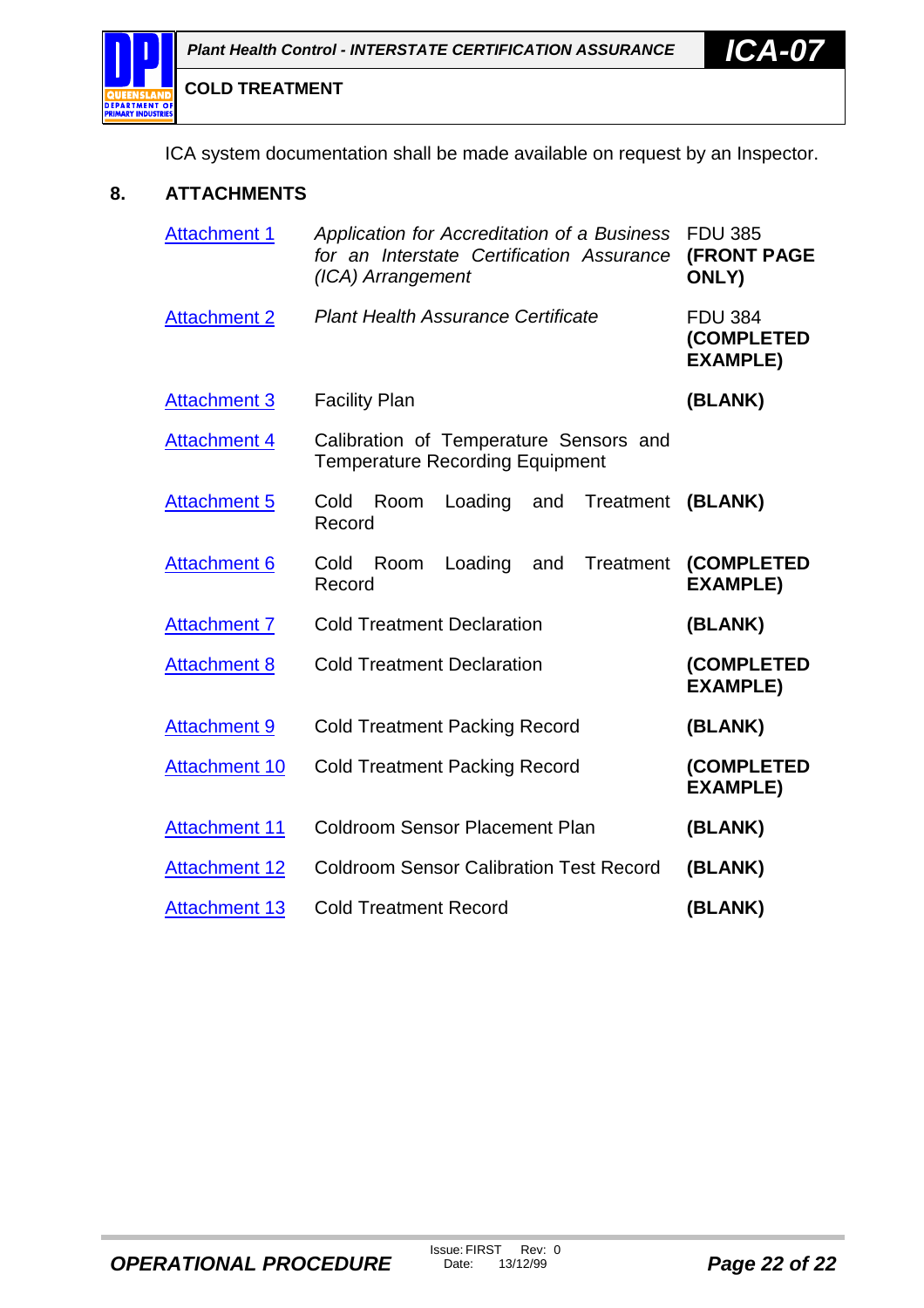<span id="page-22-0"></span>

|                                                          |                                                                                                                                                                                                                                             |                                                                                                                                    |                                                                                                              | Application for Accreditation of a Business for an<br><b>Interstate Certification Assurance (ICA) Arrangement</b>                                                                                                                                                                                                                                                                                                                                                           |
|----------------------------------------------------------|---------------------------------------------------------------------------------------------------------------------------------------------------------------------------------------------------------------------------------------------|------------------------------------------------------------------------------------------------------------------------------------|--------------------------------------------------------------------------------------------------------------|-----------------------------------------------------------------------------------------------------------------------------------------------------------------------------------------------------------------------------------------------------------------------------------------------------------------------------------------------------------------------------------------------------------------------------------------------------------------------------|
| (a)                                                      | Indicate the type of application being made<br>Renewal<br>Amendment<br><b>New</b><br><b>Business Details</b><br>Type of Ownership of Business<br>Individual<br><b>Incorporated Company</b><br><b>Cooperative Association</b><br>Partnership | Other                                                                                                                              | provide specific details where required.<br>Facility, may be covered in one application.<br>(please specify) | Tick each box that describes your business and the ICA arrangement and<br>Only one ICA arrangement, that is one Operational Procedure at one                                                                                                                                                                                                                                                                                                                                |
| (b)                                                      | Name of Applicant/s                                                                                                                                                                                                                         |                                                                                                                                    | <b>ACN</b><br><b>ARBN</b>                                                                                    | Please supply name in full. For a parthership, list the full names of<br>each partner in their normal order. Companies must provide their<br>Australian Company Number (ACN) or Australian Registered Body<br>Number (ARBN) and attach a copy of the Certificate of<br>Incorporation. Cooperative associations must provide appropriate<br>proof of registration (i.e. a copy of the Certificate of Registration or<br>registration search from the Department of Justice). |
| (c)                                                      | Trading Name/s of the business (as shown on packages sent to market)                                                                                                                                                                        |                                                                                                                                    |                                                                                                              |                                                                                                                                                                                                                                                                                                                                                                                                                                                                             |
| (d)                                                      | Postal address of the business<br>Postcode                                                                                                                                                                                                  |                                                                                                                                    | Telephone<br>Facsimile<br>Mobile                                                                             |                                                                                                                                                                                                                                                                                                                                                                                                                                                                             |
| (e)                                                      | Has the business been registered previously<br>for the interstate movement of produce?                                                                                                                                                      | Yes<br>No                                                                                                                          |                                                                                                              | If yes, give the business's<br>Ų<br>Interstate Produce (IP) Number                                                                                                                                                                                                                                                                                                                                                                                                          |
| <b>2.</b><br>(a)<br>(b)                                  | <b>Operational Procedure and Facility Details</b><br>Operational Procedure used in this ICA arrangement (refer to list of Operational Procedures)<br>Reference No.<br>A<br>Title of Operational Procedure<br>Street address of the facility | If the Operational Procedure is documented<br>in two parts, indicate the part or parts for<br>which you are seeking accreditation. |                                                                                                              | $\mid$ Part A $\mid$<br>  Part B   $\parallel$ Parts A & B                                                                                                                                                                                                                                                                                                                                                                                                                  |
|                                                          |                                                                                                                                                                                                                                             |                                                                                                                                    | Telephone                                                                                                    |                                                                                                                                                                                                                                                                                                                                                                                                                                                                             |
|                                                          | Postcode                                                                                                                                                                                                                                    |                                                                                                                                    | Facsimile<br>Mobile                                                                                          |                                                                                                                                                                                                                                                                                                                                                                                                                                                                             |
|                                                          | 3. Authorised Signatories (for Assurance Certificates)                                                                                                                                                                                      |                                                                                                                                    |                                                                                                              |                                                                                                                                                                                                                                                                                                                                                                                                                                                                             |
| Certification                                            | <b>Family Name</b>                                                                                                                                                                                                                          | Given Name/s                                                                                                                       |                                                                                                              | Specimen Signature                                                                                                                                                                                                                                                                                                                                                                                                                                                          |
| Controller<br><b>Back-Up Certification</b><br>Controller |                                                                                                                                                                                                                                             |                                                                                                                                    |                                                                                                              |                                                                                                                                                                                                                                                                                                                                                                                                                                                                             |
| Additional<br>Authorised<br>Signatories                  |                                                                                                                                                                                                                                             |                                                                                                                                    |                                                                                                              |                                                                                                                                                                                                                                                                                                                                                                                                                                                                             |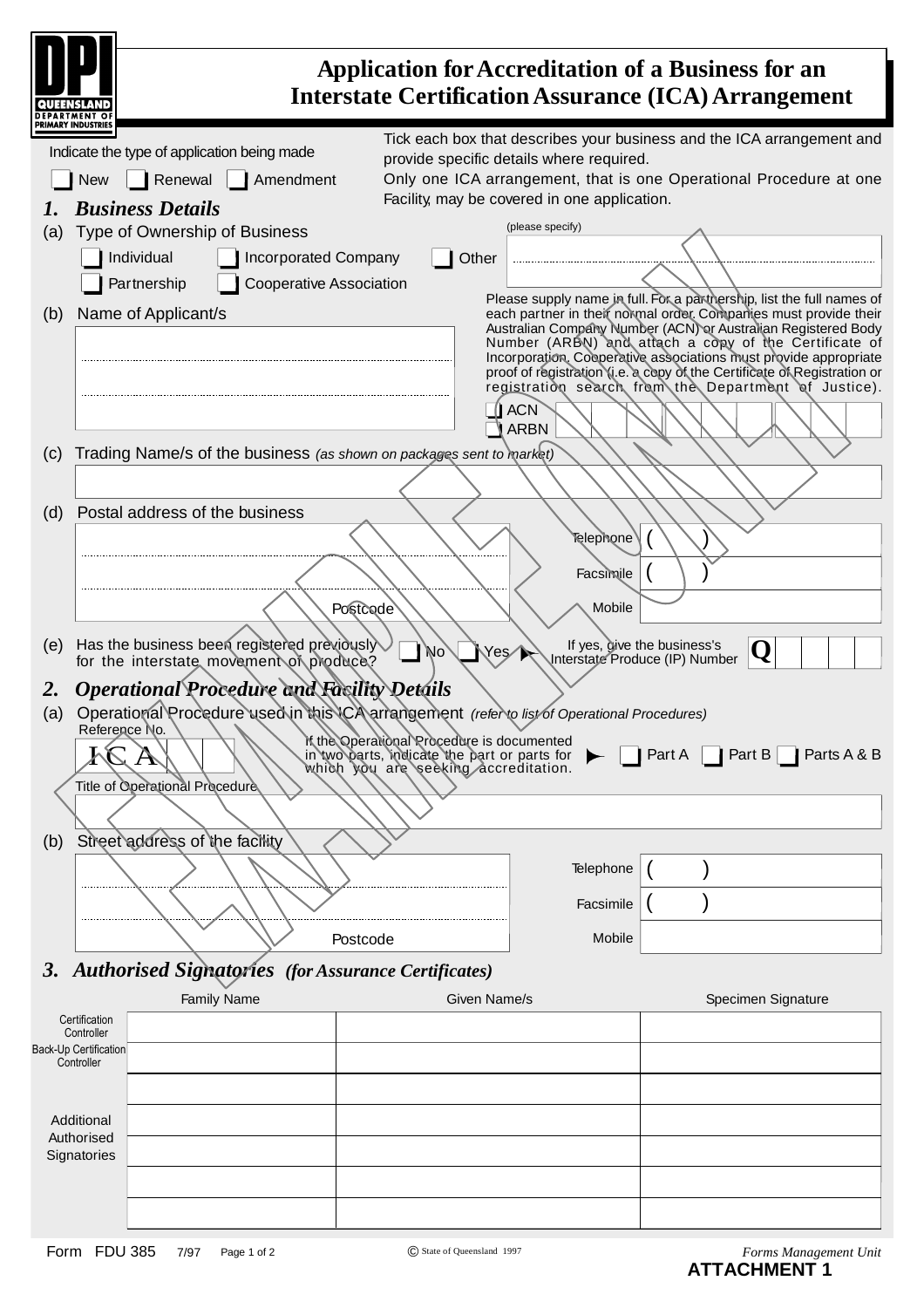<span id="page-23-0"></span>

Original (yellow) - Consignment Copy Duplicate (white) - Business Copy

# **Plant Health Assurance Certificate**

| <b>ORIGINAL</b><br><b>Consignment Details</b><br>(Please print)<br>Consignor    | 9999999<br><b>Certificate Number</b><br>Consignee                                                 |  |  |
|---------------------------------------------------------------------------------|---------------------------------------------------------------------------------------------------|--|--|
| Name Joe's Apples Pty Ltd                                                       | Name Produce Agents Pty Ltd                                                                       |  |  |
| Address Orchard Road                                                            | Address Footscray Markets                                                                         |  |  |
| Stanthorpe QLD 4380                                                             | Footscray VIG 3011                                                                                |  |  |
| Reconsigned To (Splitting consignments or reconsigning whole consignments)      | Method of Transport (Provide details where known)                                                 |  |  |
| Name                                                                            | Road Truck/Trailer<br>Road Registration no. AXD<br>୲ଡ଼ଡ଼                                          |  |  |
| Address                                                                         | Rail<br>Consignment no.                                                                           |  |  |
|                                                                                 | Airline/Flight no.<br>Air<br>Vessel Name &<br>Sea                                                 |  |  |
| <b>Certification Details</b> (Please print)                                     | Voyage no.                                                                                        |  |  |
| Accredited Business that Prepared the Produce                                   | Grower or Packer                                                                                  |  |  |
| <u>Name Coldrooms Co. P/L</u>                                                   | Joe's Apples Ptv Ltd<br>Name                                                                      |  |  |
| <b>Address Orchard Road</b>                                                     | Address Orchard Road                                                                              |  |  |
| Stanthorpe QLD 4380                                                             | QLD 4380<br>Stanthorbe                                                                            |  |  |
| IP No. of Acc. Business Brand Name or Identifying Marks (as marked on packages) | Date Code (as marked on packages)                                                                 |  |  |
| Q 9999<br>Joe's Apples                                                          | <b>AGN30</b>                                                                                      |  |  |
| Type of Produce<br>Number of Packages Type of Packages (eg. trays, cartons)     | <b>Authorisation for Split Consignment</b>                                                        |  |  |
| Granny Smith<br>2000<br>Cartons<br><u>Apples</u>                                |                                                                                                   |  |  |
| Chervical (Active Ingredient)<br>Date<br>Treatment                              | Conceptration<br>Duration and Temperature                                                         |  |  |
| <b>Dimetridate</b><br>Dibbing                                                   | 400ppm<br>10 sec. then wet tor 60 sec.<br>$\Box$ One min.                                         |  |  |
| <b>Nipping</b><br><b>Fenthlon</b>                                               | 412.5ppm<br>One min<br>10 sec. then wet for 60 sec.                                               |  |  |
| Flood Spraying<br><b>Dimèthoate</b><br><b>Nood Spraying</b><br>Fenthion         | 10 seconds then wet for 60 seconds<br>$400$ ppm<br>412.5ppm<br>10 seconds then wet for 60 seconds |  |  |
| Non-recirculated Spray<br>Fenthion                                              | 412.5ppm<br>10 seconds then wet for 60 seconds                                                    |  |  |
| Methyl Bromide<br><b>Tumigation</b>                                             | $C^{\circ}$<br>g/m <sup>3</sup><br>Two hours @                                                    |  |  |
|                                                                                 | ⊒ ⊤π∪ι vvaιc                                                                                      |  |  |
| 27/10/99<br>Lord Treatment                                                      | III days at 0.5 $^{\circ}$ C or below                                                             |  |  |
| iatu direcii contanuni mini minioveni svii                                      |                                                                                                   |  |  |
| <b>Additional Certification</b>                                                 |                                                                                                   |  |  |
|                                                                                 |                                                                                                   |  |  |
|                                                                                 |                                                                                                   |  |  |
|                                                                                 |                                                                                                   |  |  |
|                                                                                 |                                                                                                   |  |  |

I, an Authorised Signatory of the accredited business that prepared the plants or plant produce described above, hereby declare that the plants or plant produce have been prepared in the business's approved facilities in accordance with the business's Certification Assurance arrangement under the *Plant Protection Act 1989* and that the details shown above are true and correct in every particular. Authorised Signatory's Name (Please print) Signature Signature Date Date

Arthur John Signatory

| 1. U I V | 'II<br>'UM. |  |
|----------|-------------|--|
|          |             |  |

3/ 11/99

Form FDU 384 2/99 *Forms Management Unit*

© State of Queensland 1999

**ATTACHMENT 2**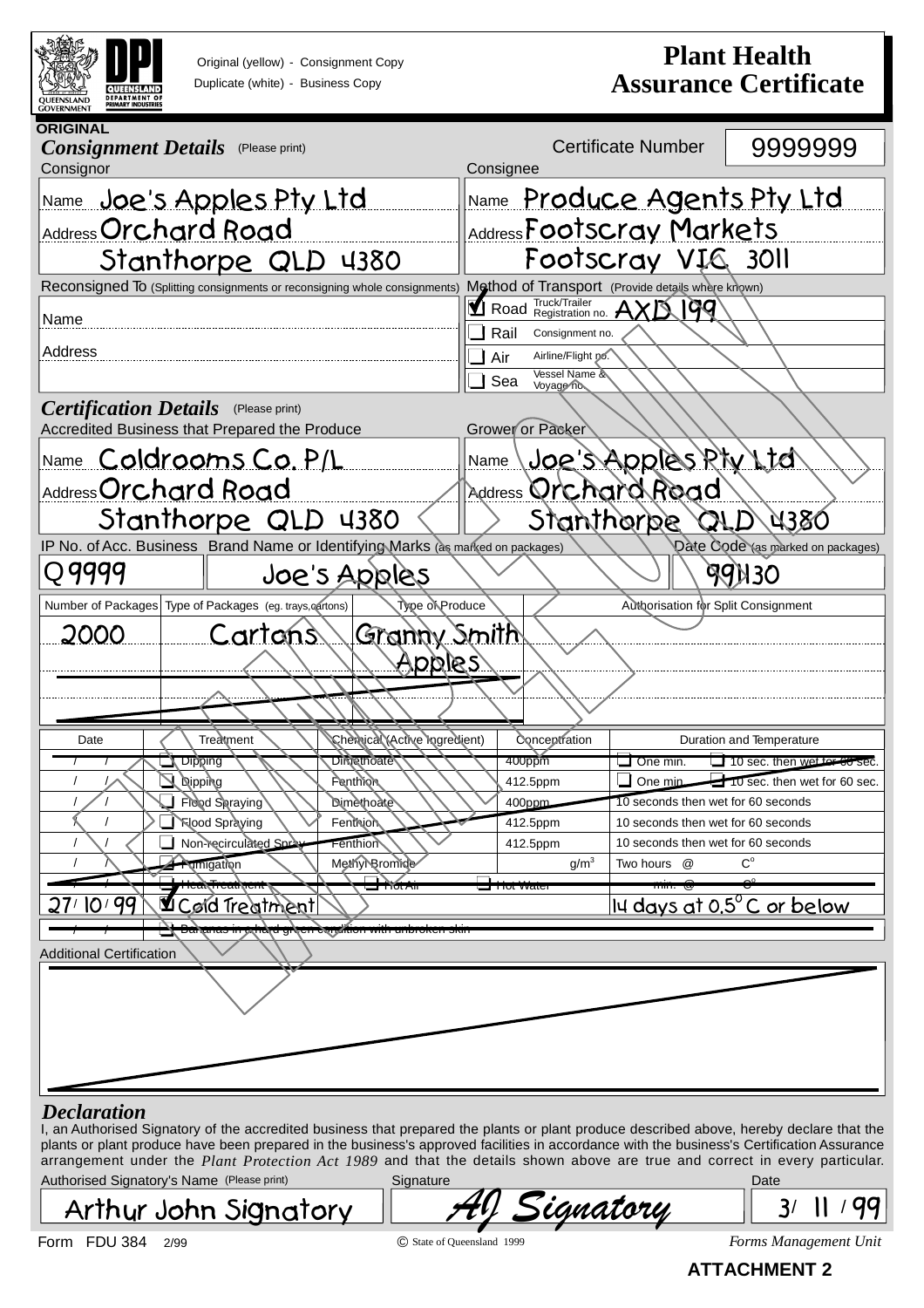# <span id="page-24-0"></span>**FACILITY PLAN**



**ATTACHMENT 3**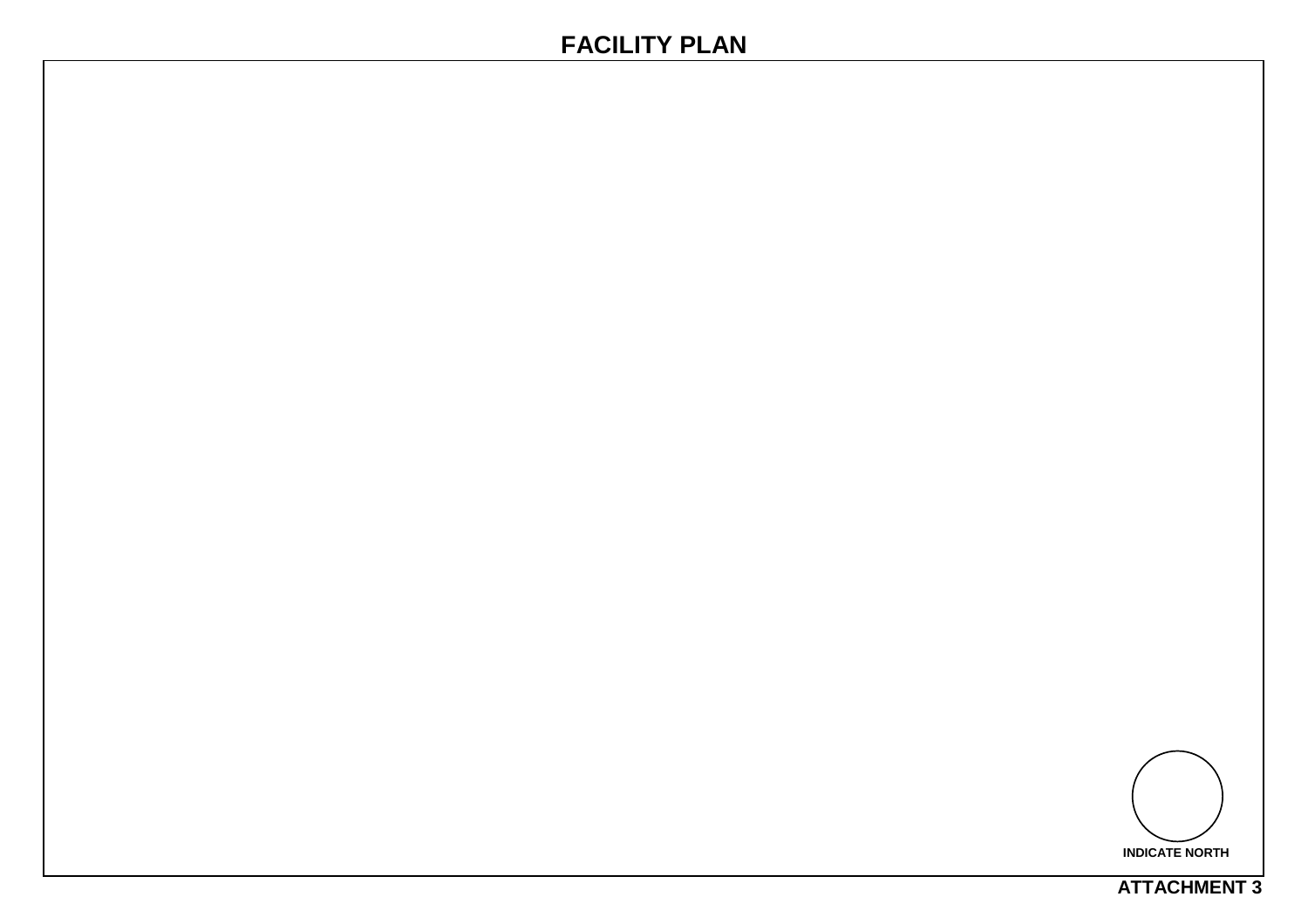#### **FACILITY PLAN DETAILS**

The facility plan (overleaf) is to include the following-1. road access including street name/s;

- 2. internal roadways within the facility providing access to the coldrooms;
- 3. the location and identification of buildings at the facility;
- 4. the location and size (m3) of each coldroom and the coldroom number or other code that uniquely identifies each coldroom at the facility.

#### **COMPLETE THE FOLLOWING DETAILS FOR EACH COLDROOM SHOWNON THE FACILITY PLAN -**

| <b>Coldroom Reference Code or No.</b> | Size $(m^3)$ | $\tau$                         |
|---------------------------------------|--------------|--------------------------------|
|                                       |              |                                |
|                                       |              | $\ddot{\phantom{0}}$           |
|                                       |              | a<br>t<br>$(\tilde{\epsilon})$ |
|                                       |              | (                              |
|                                       |              |                                |
|                                       |              | $\overline{\mathsf{C}}$        |
|                                       |              |                                |
|                                       |              |                                |
|                                       |              |                                |

#### **ARRANGEMENT DETAILS**

Applicant's Name *(as shown on the application form)*

Street Address of Facility *(as shown on the application form)*

| Postcode |
|----------|

#### **SCOPE OF ARRANGEMENT**

Application is made for accreditation under Part A of ICA-07 *Cold Treatment -*

I ...................................................................*(full printed name)* the

......................................................................*(position in business)* am authorised to sign on behalf of the business and I understand าat-

a) accreditation will only be granted for the coldrooms nominated on the Facility Plan;

b) following accreditation, certification can only be issued in accordance with scope of accreditation detailed in the *Certificate of Accreditation for an Interstate CertificationAssurance (ICA) Arrangement* covering the arrangement;

c) application must be made to amend any of the current details in the *Application for Accreditation of a Business for an Interstate Certification Assurance Arrangement* [FDU 385] or this Facility Plan.

Signature Date

........................................................................................... / /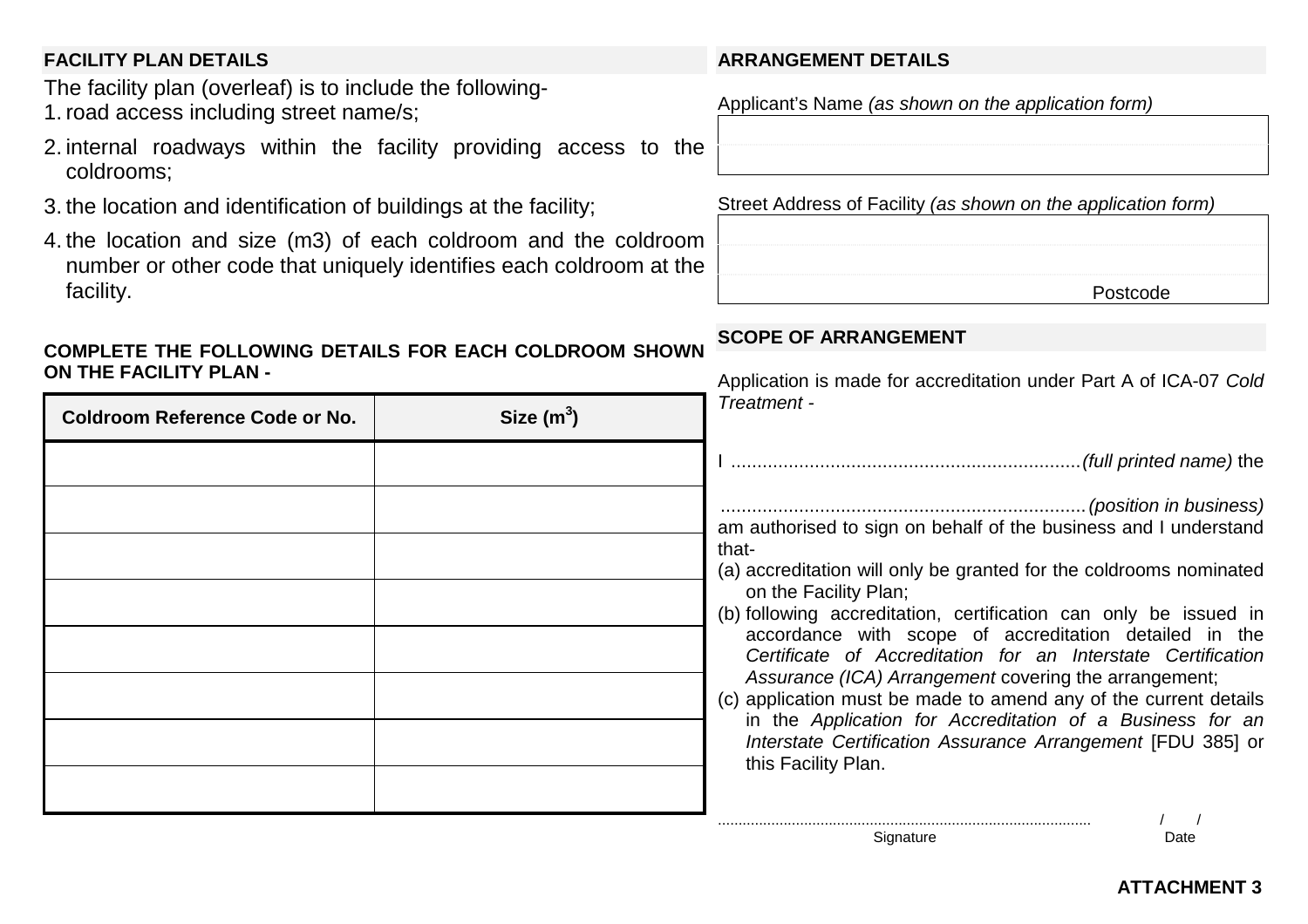#### <span id="page-26-0"></span>**1. Sensor Identification**

Each sensor shall be uniquely identified by means of a tag attached to the sensor or on the adjacent wall or fruit container.

Each sensor shall be matched with the output data recorder.

A plan showing the location and identity of each sensor shall be maintained with the data recording instrument.

#### **2. Equipment and Supplies**

- An insulated container with a volume of at least 1 litre and an open neck.
- Thermometer clamp or similar device.
- 5 litres of chilled deionised water.
- Crushed ice made from deionised water.

#### **3. Sensor Calibration Procedure**

Sensor calibration shall be undertaken prior to commencing, and on completion of each cold treatment.

Calibration shall be conducted using a mixture of crushed ice made from deionised water, and deionised water in an insulated container using the following procedure –

- Fill the insulated container with crushed ice. Add sufficient pre-cooled deionised water to cover the ice.
- Thoroughly stir the ice/water mixture. Add additional ice as the ice melts.
- Using the thermometer clamp or similar device, submerge each sensor in the ice/water mixture. Sensors must not touch the sides or bottom of the container.
- Constantly stir the ice/water mixture while testing is being carried out. Allow the temperature shown by the sensors to stabilise at the lowest temperature obtainable.
- Two consecutive readings shall be recorded for each sensor at the lowest temperature obtainable. There shall be at least a 60 second interval between the two readings for any one sensor.

Calibration shall be to the nearest  $0.2^{\circ}$  C. For low resolution mini data loggers, calibration shall be to the nearest  $0.5^{\circ}$  C.

Any sensor that records a temperature of  $\pm$  0.5<sup>o</sup>C or more from the standard of 0.0<sup>o</sup>C shall be replaced.

The temperature variance of each sensor shall be calculated as the mean of the variation of the two readings from  $0^{\circ}$ C and shall be clearly identified for each sensor and traceable to the data recording instrument.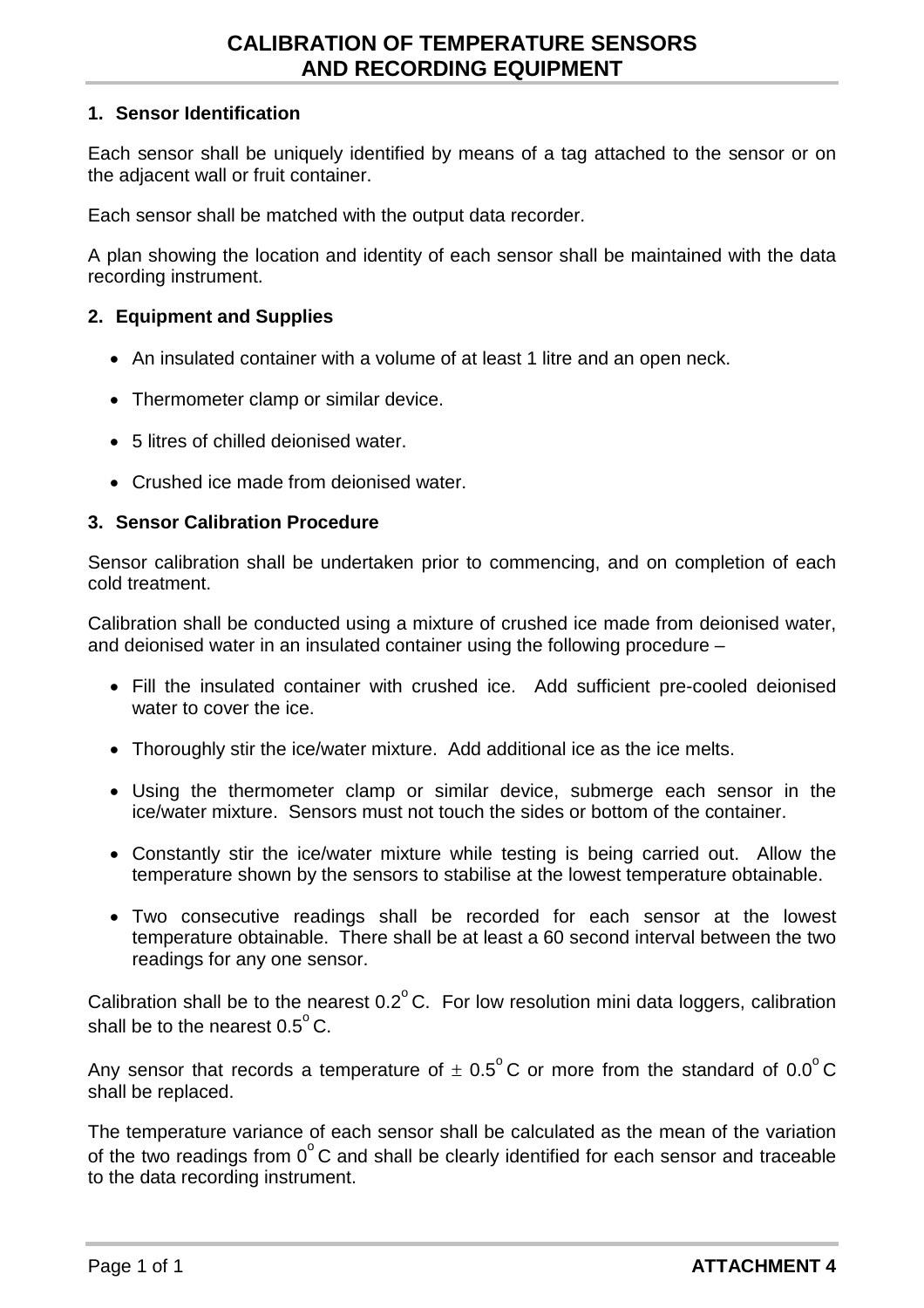# **COLDROOM LOADING AND TREATMENT RECORD**

<span id="page-27-0"></span>Business Name 

Coldroom

| Coldroom                     |                          |                           |                          | Code or No. |                                                                                               |
|------------------------------|--------------------------|---------------------------|--------------------------|-------------|-----------------------------------------------------------------------------------------------|
| Date of<br>Loading           | <b>Owner's Name</b>      | Fruit<br>(Type & Variety) | Quantity<br>(No. & Type) |             | <b>Comments</b>                                                                               |
|                              |                          |                           |                          |             |                                                                                               |
|                              |                          |                           |                          |             |                                                                                               |
|                              |                          |                           |                          |             |                                                                                               |
|                              |                          |                           |                          |             |                                                                                               |
|                              |                          |                           |                          |             |                                                                                               |
|                              |                          |                           |                          |             |                                                                                               |
|                              |                          |                           |                          |             |                                                                                               |
|                              |                          |                           |                          |             |                                                                                               |
|                              |                          |                           |                          |             |                                                                                               |
|                              |                          |                           |                          |             |                                                                                               |
|                              |                          |                           |                          |             |                                                                                               |
|                              |                          |                           |                          |             |                                                                                               |
|                              |                          |                           |                          |             |                                                                                               |
|                              |                          |                           |                          |             |                                                                                               |
|                              |                          |                           |                          |             |                                                                                               |
|                              |                          |                           |                          |             |                                                                                               |
|                              |                          |                           |                          |             |                                                                                               |
|                              |                          |                           |                          |             |                                                                                               |
|                              |                          |                           |                          |             |                                                                                               |
|                              |                          |                           |                          |             |                                                                                               |
|                              |                          |                           |                          |             |                                                                                               |
|                              |                          |                           |                          |             |                                                                                               |
|                              |                          |                           |                          |             |                                                                                               |
|                              | Date Treatment Commenced | $\sqrt{2}$<br>T           | Date Treatment Completed |             | $\sqrt{2}$<br>/                                                                               |
| <b>Treatment Temperature</b> |                          | $\overline{O}$ C          | Number of Sensors Used   |             |                                                                                               |
|                              |                          |                           |                          |             | I certify that this treatment lot has been treated in accordance with the requirements of the |

**Operational Procedure** *Cold Treatment* **[ICA-07].**

| --------<br>Treatment Operator (Printed<br>(Name |  | )ate |
|--------------------------------------------------|--|------|

Produce No. **Q** Treatment Lot

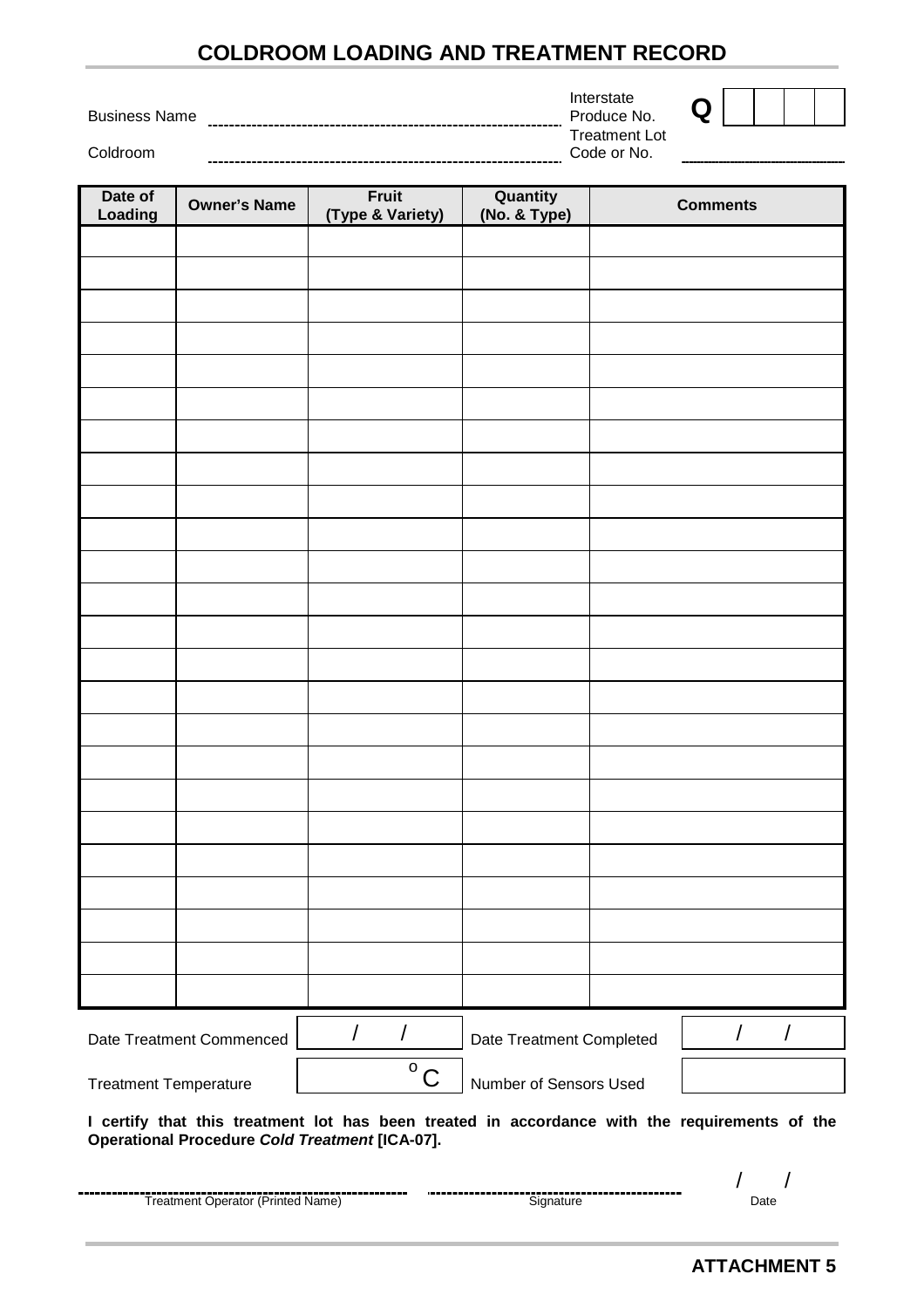# **COLDROOM LOADING AND TREATMENT RECORD**

<span id="page-28-0"></span>Business Name Coldroom Co. Pty. Ltd.

Interstate



 $\overline{a}$ 

Coldroom Room A

Treatment Lot Code or No. A1234



| Date of<br>Loading           | <b>Owner's Name</b>      | Fruit<br>(Type & Variety) | Quantity<br>(No. & Type) | <b>Comments</b> |
|------------------------------|--------------------------|---------------------------|--------------------------|-----------------|
| 12/10/99                     | Joe's Apples             | G. Smith Apples           | 66 Bulk Bins             |                 |
|                              |                          |                           |                          |                 |
|                              |                          |                           |                          |                 |
|                              |                          |                           |                          |                 |
|                              |                          |                           |                          |                 |
|                              |                          |                           |                          |                 |
|                              |                          |                           |                          |                 |
|                              |                          |                           |                          |                 |
|                              |                          |                           |                          |                 |
|                              |                          |                           |                          |                 |
|                              |                          |                           |                          |                 |
|                              |                          |                           |                          |                 |
|                              |                          |                           |                          |                 |
|                              |                          |                           |                          |                 |
|                              |                          |                           |                          |                 |
|                              |                          |                           |                          |                 |
|                              |                          |                           |                          |                 |
|                              |                          |                           |                          |                 |
|                              |                          |                           |                          |                 |
|                              |                          |                           |                          |                 |
|                              |                          |                           |                          |                 |
|                              |                          |                           |                          |                 |
|                              |                          |                           |                          |                 |
|                              |                          |                           |                          |                 |
|                              | Date Treatment Commenced | 12/10/99                  | Date Treatment Completed | 27/ 10 /99      |
| <b>Treatment Temperature</b> |                          | $^{\circ}$ C<br>0.5       | Number of Sensors Used   | Ч               |
|                              |                          |                           |                          |                 |

**I certify that this treatment lot has been treated in accordance with the requirements of the Operational Procedure** *Cold Treatment* **[ICA-07].**

| Terrence Operator                 | Derator   | <u>J'</u> |
|-----------------------------------|-----------|-----------|
| Treatment Operator (Printed Name) | anatureات | Date      |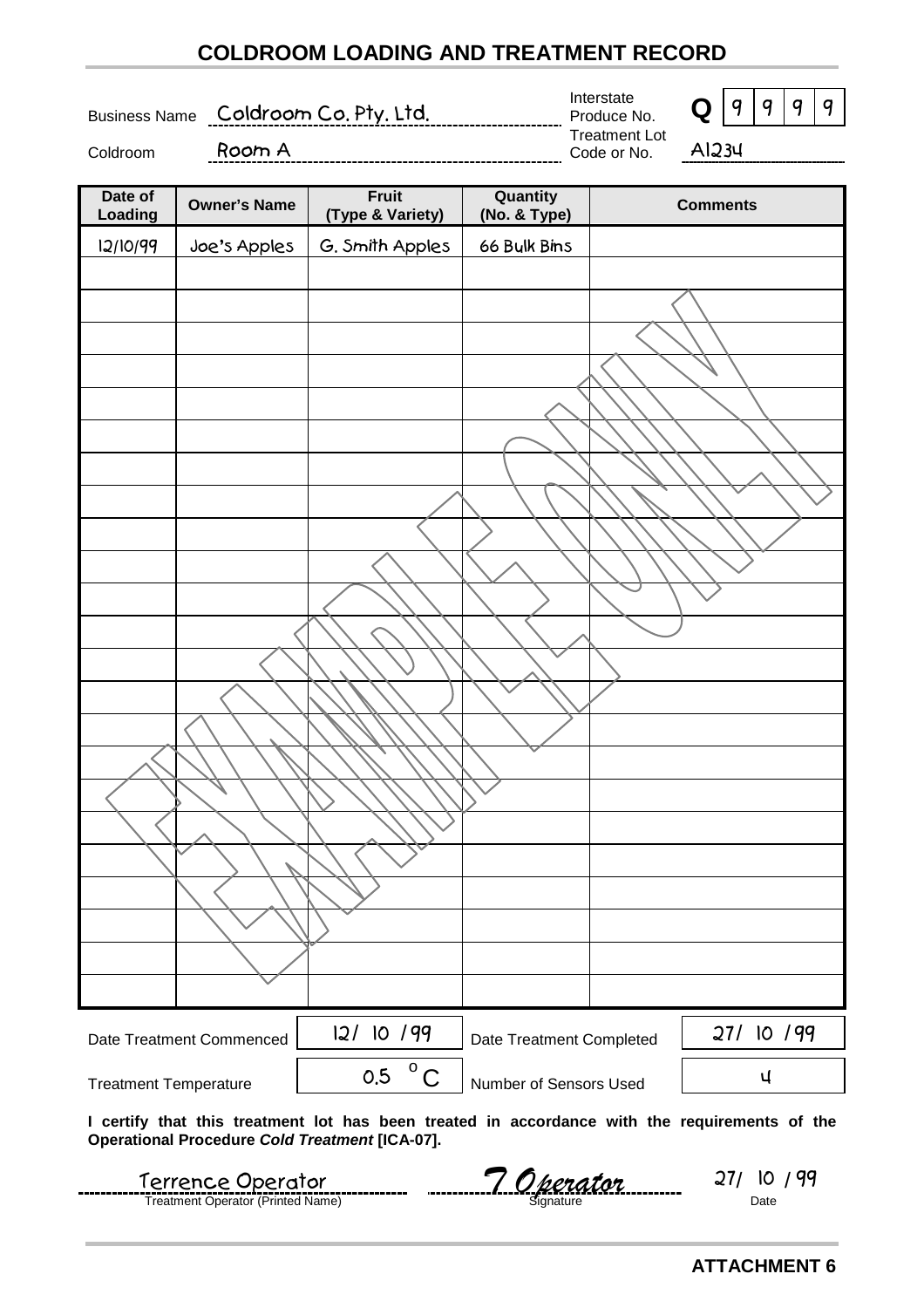# **COLD TREATMENT DECLARATION**

<span id="page-29-0"></span>

| fruit<br>delivered                               | A Cold Treatment Declaration must be provided to the certifying/packer business to cover each delivery (lot) of<br>the<br>to | other business for certification under          |                                                     |                                              | the Operational Procedure ICA-07.            |                                                       |
|--------------------------------------------------|------------------------------------------------------------------------------------------------------------------------------|-------------------------------------------------|-----------------------------------------------------|----------------------------------------------|----------------------------------------------|-------------------------------------------------------|
|                                                  |                                                                                                                              |                                                 |                                                     |                                              |                                              | (full printed name)                                   |
|                                                  | an Authorised Signatory of -                                                                                                 |                                                 |                                                     |                                              |                                              | (Business name),                                      |
|                                                  | Interstate Produce (IP) No. $\mathbf Q$                                                                                      |                                                 |                                                     |                                              |                                              |                                                       |
|                                                  | hereby declare that the fruit listed below and delivered to -                                                                |                                                 |                                                     |                                              |                                              | (Business name)                                       |
|                                                  | Interstate Produce (IP) No. $\mathbf Q$                                                                                      |                                                 |                                                     |                                              |                                              |                                                       |
| $on -$                                           | $\sqrt{2}$<br>$\sqrt{2}$                                                                                                     | (date)                                          |                                                     |                                              |                                              |                                                       |
| treated as follows -                             | for certification under the Operational Procedure Cold Treatment [ICA-07], were cold                                         |                                                 |                                                     |                                              |                                              |                                                       |
| <b>Treatment</b><br>Lot Code or<br><b>Number</b> | <b>Fruit Type</b><br>and<br><b>Variety</b>                                                                                   | <b>Number and</b><br>Type of<br><b>Packages</b> | <b>Date</b><br><b>Treatment</b><br><b>Commenced</b> | Date<br><b>Treatment</b><br><b>Completed</b> | Number of<br><b>Treatment</b><br><b>Days</b> | <b>Maximum</b><br><b>Temperature</b><br>$^{\circ}$ C) |
|                                                  |                                                                                                                              |                                                 |                                                     |                                              |                                              |                                                       |
|                                                  |                                                                                                                              |                                                 |                                                     |                                              |                                              |                                                       |
|                                                  |                                                                                                                              |                                                 |                                                     |                                              |                                              |                                                       |
|                                                  |                                                                                                                              |                                                 |                                                     |                                              |                                              |                                                       |
|                                                  |                                                                                                                              |                                                 |                                                     |                                              |                                              |                                                       |
|                                                  |                                                                                                                              |                                                 |                                                     |                                              |                                              |                                                       |
|                                                  |                                                                                                                              |                                                 |                                                     |                                              |                                              |                                                       |
|                                                  |                                                                                                                              |                                                 |                                                     |                                              |                                              |                                                       |
|                                                  |                                                                                                                              |                                                 |                                                     |                                              |                                              |                                                       |
|                                                  |                                                                                                                              |                                                 |                                                     |                                              |                                              |                                                       |
|                                                  |                                                                                                                              |                                                 |                                                     |                                              |                                              |                                                       |
|                                                  |                                                                                                                              |                                                 |                                                     |                                              |                                              |                                                       |
|                                                  |                                                                                                                              |                                                 |                                                     |                                              |                                              |                                                       |
|                                                  |                                                                                                                              |                                                 |                                                     |                                              |                                              |                                                       |

 $\frac{1}{\sqrt{2}}$  Date

 $Signature$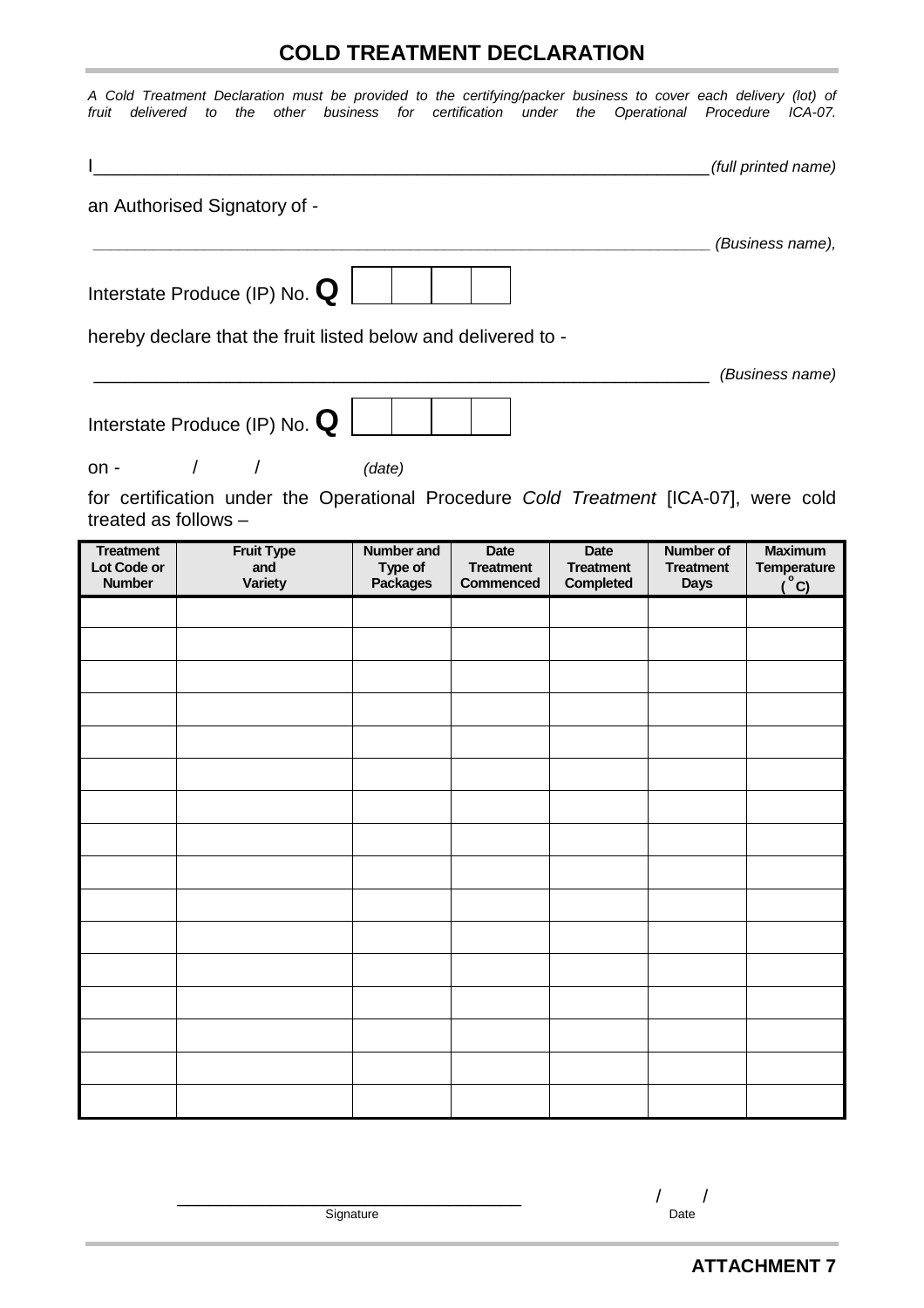# **COLD TREATMENT DECLARATION**

<span id="page-30-0"></span>*A Cold Treatment Declaration must be provided to the certifying/packer business to cover each delivery (lot) of fruit delivered to the other business for certification under the Operational Procedure ICA-07.*

|                                                  | John Controller                                               |                                          |                                       |                                       |                                       | (full printed name)                                |  |  |
|--------------------------------------------------|---------------------------------------------------------------|------------------------------------------|---------------------------------------|---------------------------------------|---------------------------------------|----------------------------------------------------|--|--|
|                                                  | an Authorised Signatory of -                                  |                                          |                                       |                                       |                                       |                                                    |  |  |
|                                                  | Coldroom Co. Pty Ltd<br>(Business name),                      |                                          |                                       |                                       |                                       |                                                    |  |  |
|                                                  | Interstate Produce (IP) No. $\bf{Q}$                          | 9<br>9<br>9                              | 9                                     |                                       |                                       |                                                    |  |  |
|                                                  | hereby declare that the fruit listed below and delivered to - |                                          |                                       |                                       |                                       |                                                    |  |  |
|                                                  | Joe's Apples Pty. Ltd.                                        |                                          |                                       |                                       |                                       | (Business name)                                    |  |  |
| $on -$                                           | Interstate Produce (IP) No. $\bf{Q}$<br>28/10/99              | 9<br>O<br>0<br>(date)                    | 9                                     |                                       |                                       |                                                    |  |  |
| treated as follows -                             | for certification under the Operational Procedure             |                                          | Cold                                  |                                       | Treatment [ICA-07],                   | were cold                                          |  |  |
| <b>Treatment</b><br>Lot Code or<br><b>Number</b> | <b>Fruit Type</b><br>and<br><b>Variety</b>                    | <b>Number and</b><br>¶ypè\of<br>Packages | <b>Date</b><br>Treatment<br>Commenced | Date<br><b>Treatment</b><br>Completed | Number of<br>Trèatment<br><b>Days</b> | <b>Maximum</b><br><b>Temperature</b><br><u>°C)</u> |  |  |
| AI234                                            | G. Smith Apples                                               | TG BINS                                  | 12/10/99                              | 27/10/99                              | 14 days                               | $0.5^{\circ}$ C                                    |  |  |
| AI237                                            | Red Dél. Apples,                                              | <b>I</b> urem <sub>s</sub>               | 12/10/99                              | 27/10/99                              | Iu days                               | $0.5^{\circ}$ C                                    |  |  |
|                                                  |                                                               |                                          |                                       |                                       |                                       |                                                    |  |  |
|                                                  |                                                               |                                          |                                       |                                       |                                       |                                                    |  |  |
|                                                  |                                                               |                                          |                                       |                                       |                                       |                                                    |  |  |
|                                                  |                                                               |                                          |                                       |                                       |                                       |                                                    |  |  |
|                                                  |                                                               |                                          |                                       |                                       |                                       |                                                    |  |  |
|                                                  |                                                               |                                          |                                       |                                       |                                       |                                                    |  |  |
|                                                  |                                                               |                                          |                                       |                                       |                                       |                                                    |  |  |
|                                                  |                                                               |                                          |                                       |                                       |                                       |                                                    |  |  |
|                                                  |                                                               |                                          |                                       |                                       |                                       |                                                    |  |  |
|                                                  |                                                               |                                          |                                       |                                       |                                       |                                                    |  |  |
|                                                  |                                                               |                                          |                                       |                                       |                                       |                                                    |  |  |
|                                                  |                                                               |                                          |                                       |                                       |                                       |                                                    |  |  |
|                                                  |                                                               |                                          |                                       |                                       |                                       |                                                    |  |  |
|                                                  |                                                               |                                          |                                       |                                       |                                       |                                                    |  |  |

 $\frac{1}{28}$  /  $\frac{1}{20}$  /  $\frac{1}{20}$  /  $\frac{1}{20}$  /  $\frac{1}{20}$  /  $\frac{1}{20}$  /  $\frac{1}{20}$  /  $\frac{1}{20}$ Signature Date *J Controller* 28 10 99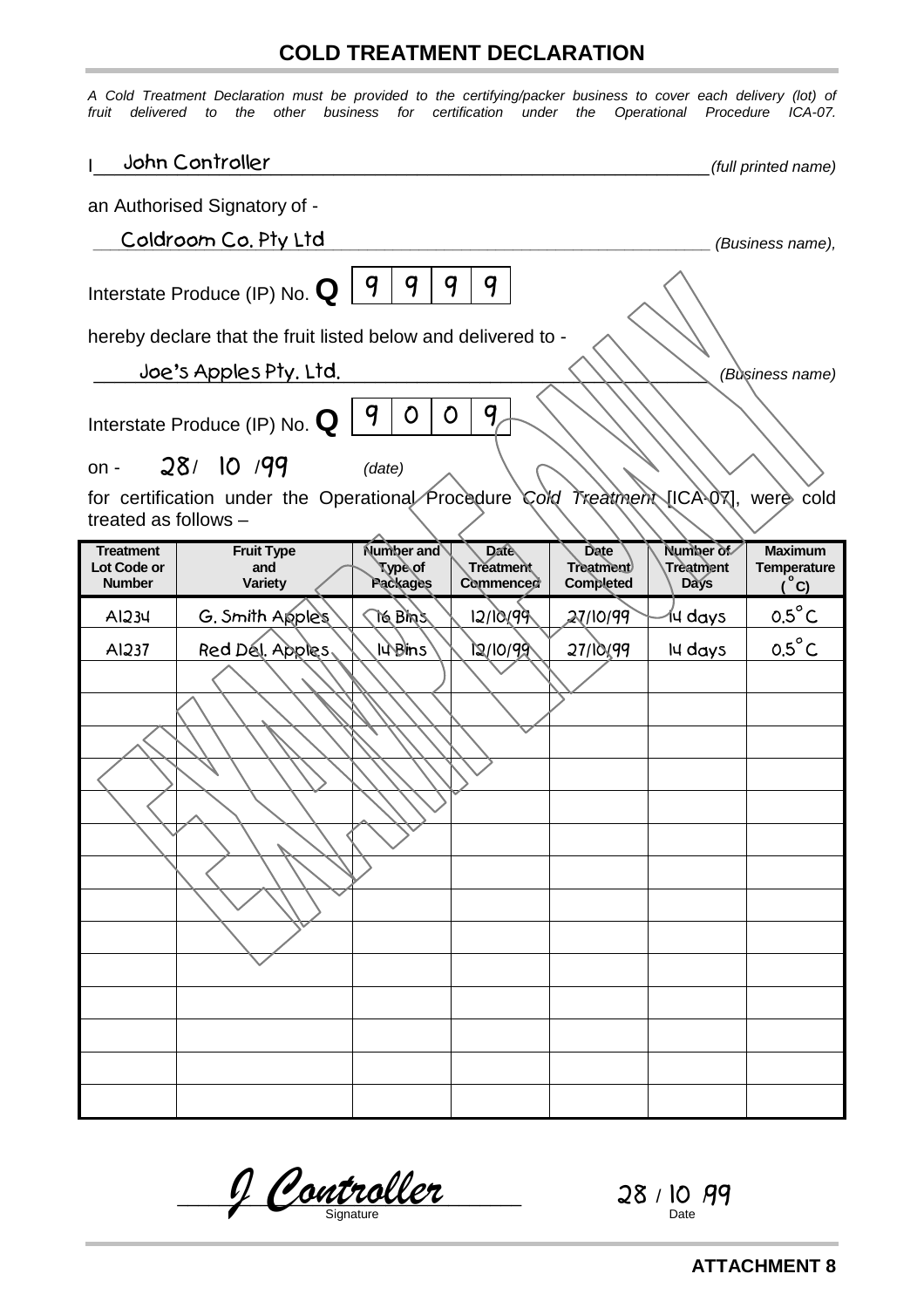# **COLD TREATMENT PACKING RECORD**

Interstate

| Date of<br>Packing | <b>Treatment</b><br>Lot Code<br>or Number | <b>Fruit Type &amp;</b><br>Variety | <b>Quantity</b><br>of Bins<br>Packed | <b>Number &amp; Type<br/>of Packages</b> | <b>PHAC</b><br><b>Number</b> | Certification<br><b>Controller's</b><br><b>Initials</b> |
|--------------------|-------------------------------------------|------------------------------------|--------------------------------------|------------------------------------------|------------------------------|---------------------------------------------------------|
|                    |                                           |                                    |                                      |                                          |                              |                                                         |
|                    |                                           |                                    |                                      |                                          |                              |                                                         |
|                    |                                           |                                    |                                      |                                          |                              |                                                         |
|                    |                                           |                                    |                                      |                                          |                              |                                                         |
|                    |                                           |                                    |                                      |                                          |                              |                                                         |
|                    |                                           |                                    |                                      |                                          |                              |                                                         |
|                    |                                           |                                    |                                      |                                          |                              |                                                         |
|                    |                                           |                                    |                                      |                                          |                              |                                                         |
|                    |                                           |                                    |                                      |                                          |                              |                                                         |
|                    |                                           |                                    |                                      |                                          |                              |                                                         |
|                    |                                           |                                    |                                      |                                          |                              |                                                         |
|                    |                                           |                                    |                                      |                                          |                              |                                                         |
|                    |                                           |                                    |                                      |                                          |                              |                                                         |
|                    |                                           |                                    |                                      |                                          |                              |                                                         |
|                    |                                           |                                    |                                      |                                          |                              |                                                         |
|                    |                                           |                                    |                                      |                                          |                              |                                                         |
|                    |                                           |                                    |                                      |                                          |                              |                                                         |
|                    |                                           |                                    |                                      |                                          |                              |                                                         |
|                    |                                           |                                    |                                      |                                          |                              |                                                         |
|                    |                                           |                                    |                                      |                                          |                              |                                                         |
|                    |                                           |                                    |                                      |                                          |                              |                                                         |
|                    |                                           |                                    |                                      |                                          |                              |                                                         |
|                    |                                           |                                    |                                      |                                          |                              |                                                         |
|                    |                                           |                                    |                                      |                                          |                              |                                                         |
|                    |                                           |                                    |                                      |                                          |                              |                                                         |
|                    |                                           |                                    |                                      |                                          |                              |                                                         |
|                    |                                           |                                    |                                      |                                          |                              |                                                         |
|                    |                                           |                                    |                                      |                                          |                              |                                                         |
|                    |                                           |                                    |                                      |                                          |                              |                                                         |
|                    |                                           |                                    |                                      |                                          |                              |                                                         |
|                    |                                           |                                    |                                      |                                          |                              |                                                         |

<span id="page-31-0"></span>Business Name Produce No. **Q**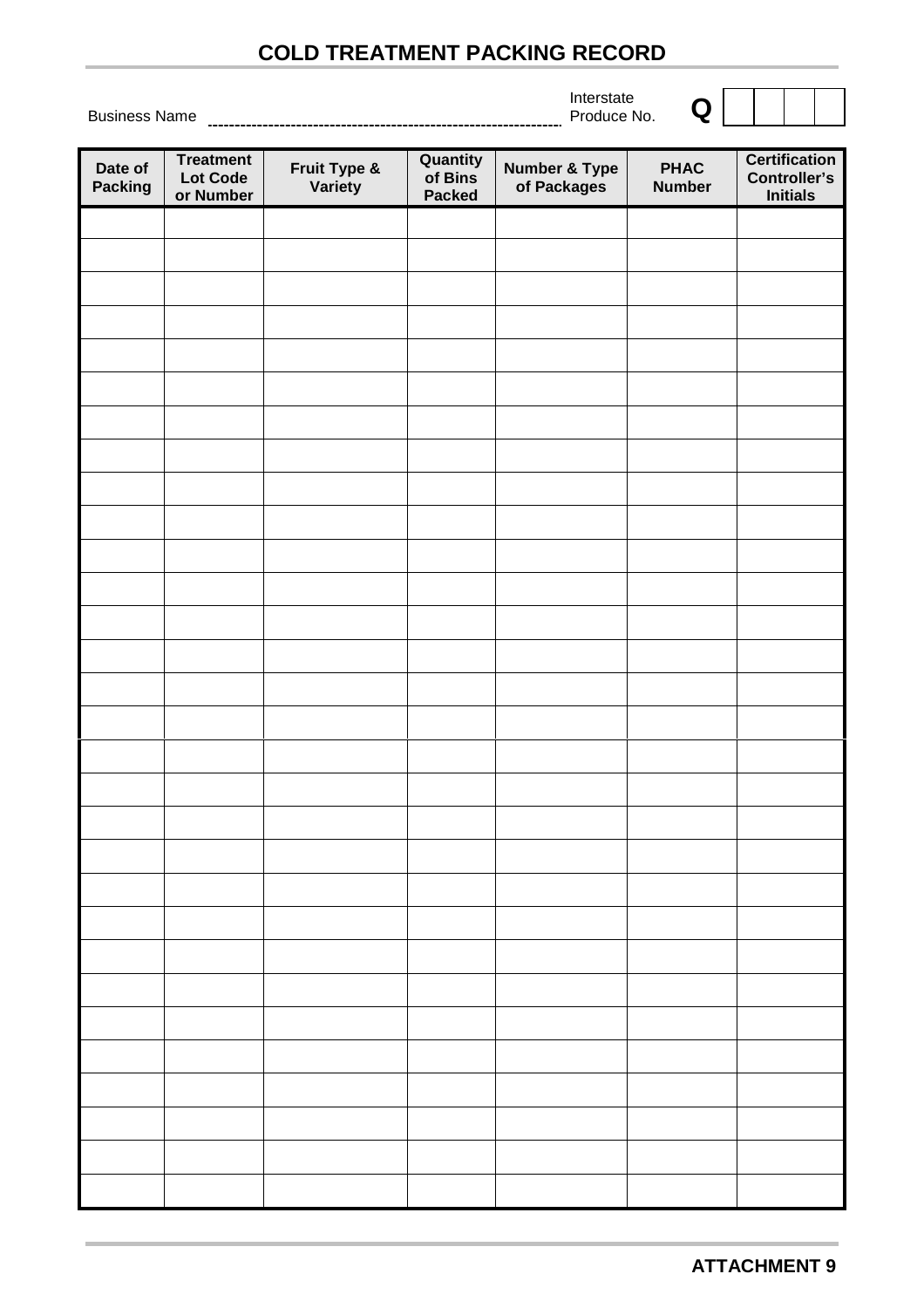# **COLD TREATMENT PACKING RECORD**

<span id="page-32-0"></span>Business Name Joe's Apples Pty Ltd Find the Business Name Joe's Apples Pty Ltd

Interstate



| Date of<br><b>Packing</b> | <b>Treatment</b><br><b>Lot Code</b><br>or Number | Fruit Type &<br>Variety | Quantity<br>of Bins<br><b>Packed</b> | <b>Number &amp; Type</b><br>of Packages | <b>PHAC</b><br><b>Number</b> | <b>Certification</b><br><b>Controller's</b><br><b>Initials</b> |
|---------------------------|--------------------------------------------------|-------------------------|--------------------------------------|-----------------------------------------|------------------------------|----------------------------------------------------------------|
| 29/10/99                  | AI234                                            | G. Smith Apples         | ЧO                                   | 565                                     | 900909                       | ${\sf JC}$                                                     |
| 29/10/99                  | AI237                                            | Red Del. Apples         | 10                                   | I40                                     | 900910                       | ${\sf JC}$                                                     |
| 30/10/99                  | <b>BI2II</b>                                     | Packham Pears           | 32                                   | 448                                     | 900915                       | ${\sf JC}$                                                     |
| 31/10/99                  | AI234                                            | G. Smith Apples         | 26                                   | 415                                     | googli                       | JC                                                             |
|                           |                                                  |                         |                                      |                                         |                              |                                                                |
|                           |                                                  |                         |                                      |                                         |                              |                                                                |
|                           |                                                  |                         |                                      |                                         |                              |                                                                |
|                           |                                                  |                         |                                      |                                         |                              |                                                                |
|                           |                                                  |                         |                                      |                                         |                              |                                                                |
|                           |                                                  |                         |                                      |                                         |                              |                                                                |
|                           |                                                  |                         |                                      |                                         |                              |                                                                |
|                           |                                                  |                         |                                      |                                         |                              |                                                                |
|                           |                                                  |                         |                                      |                                         |                              |                                                                |
|                           |                                                  |                         |                                      |                                         |                              |                                                                |
|                           |                                                  |                         |                                      |                                         |                              |                                                                |
|                           |                                                  |                         |                                      |                                         |                              |                                                                |
|                           |                                                  |                         |                                      |                                         |                              |                                                                |
|                           |                                                  |                         |                                      |                                         |                              |                                                                |
|                           |                                                  |                         |                                      |                                         |                              |                                                                |
|                           |                                                  |                         |                                      |                                         |                              |                                                                |
|                           |                                                  |                         |                                      |                                         |                              |                                                                |
|                           |                                                  |                         |                                      |                                         |                              |                                                                |
|                           |                                                  |                         |                                      |                                         |                              |                                                                |
|                           |                                                  |                         |                                      |                                         |                              |                                                                |
|                           |                                                  |                         |                                      |                                         |                              |                                                                |
|                           |                                                  |                         |                                      |                                         |                              |                                                                |
|                           |                                                  |                         |                                      |                                         |                              |                                                                |
|                           |                                                  |                         |                                      |                                         |                              |                                                                |
|                           |                                                  |                         |                                      |                                         |                              |                                                                |
|                           |                                                  |                         |                                      |                                         |                              |                                                                |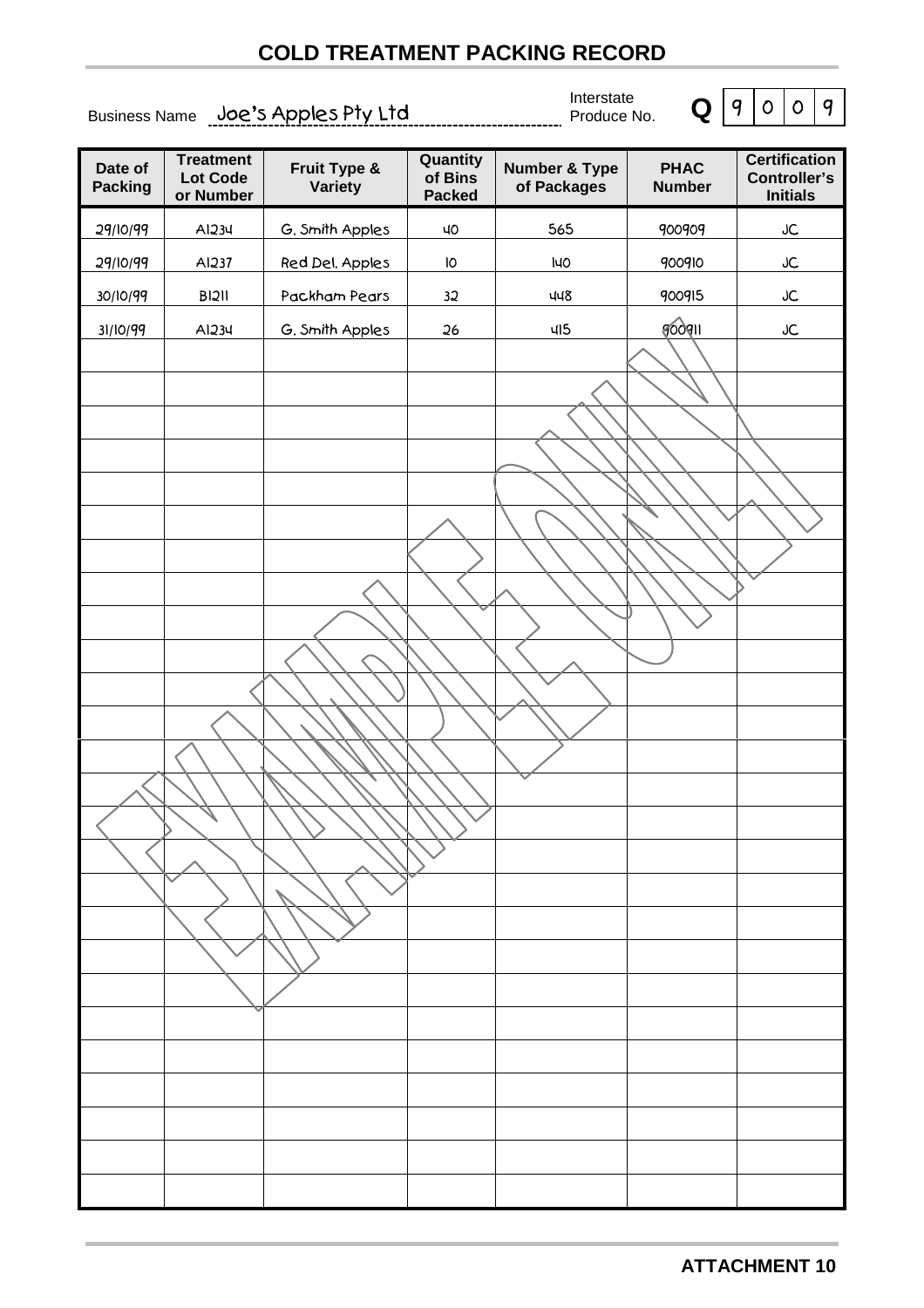<span id="page-33-0"></span>The Coldroom Sensor Placement Plan should comprise a diagram of the coldroom and include the location and identification of each temperature sensor.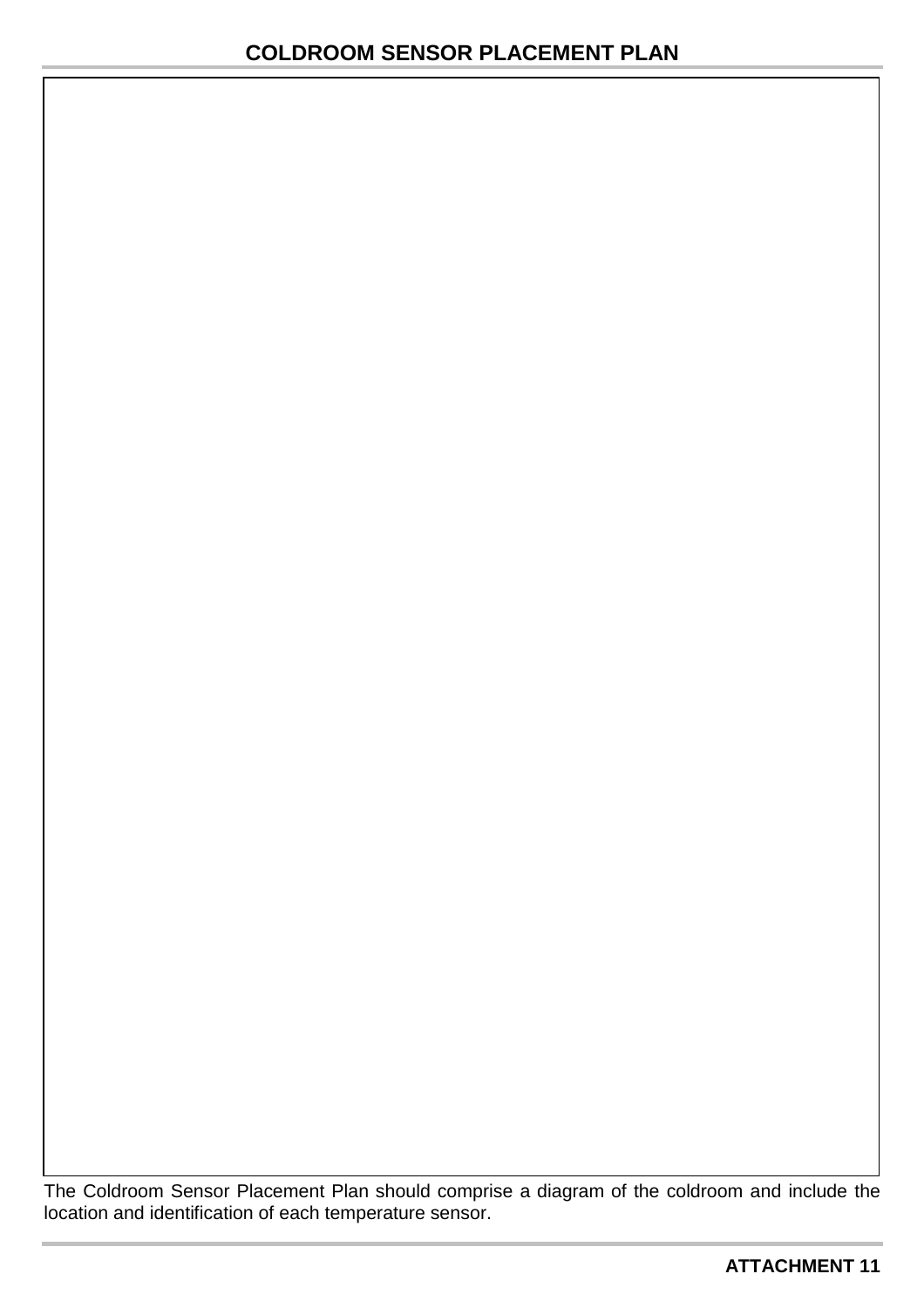# **COLDROOM SENSOR CALIBRATION TEST RECORD**

Interstate

| Interstate  |   |
|-------------|---|
| Produce No. | Q |

<span id="page-34-0"></span>Business Name
[11][11][12] Dusiness Name

Coldroom

|                | Produce No. |  |  |
|----------------|-------------|--|--|
| Data Recording |             |  |  |
| ment ID.       |             |  |  |
|                |             |  |  |

| Date of        | <b>Sensor</b>  | <b>First</b>               |                                            | <b>Sensor</b>                         | <b>Treatment Operator</b> |           |
|----------------|----------------|----------------------------|--------------------------------------------|---------------------------------------|---------------------------|-----------|
| <b>Testing</b> | Identification | Reading at $0.0^{\circ}$ C | Second<br>Reading at<br>0.0 <sup>°</sup> C | Correction<br>Value $(\pm \text{°C})$ | <b>Printed Name</b>       | Signature |
|                |                |                            |                                            |                                       |                           |           |
|                |                |                            |                                            |                                       |                           |           |
|                |                |                            |                                            |                                       |                           |           |
|                |                |                            |                                            |                                       |                           |           |
|                |                |                            |                                            |                                       |                           |           |
|                |                |                            |                                            |                                       |                           |           |
|                |                |                            |                                            |                                       |                           |           |
|                |                |                            |                                            |                                       |                           |           |
|                |                |                            |                                            |                                       |                           |           |
|                |                |                            |                                            |                                       |                           |           |
|                |                |                            |                                            |                                       |                           |           |
|                |                |                            |                                            |                                       |                           |           |
|                |                |                            |                                            |                                       |                           |           |
|                |                |                            |                                            |                                       |                           |           |
|                |                |                            |                                            |                                       |                           |           |
|                |                |                            |                                            |                                       |                           |           |
|                |                |                            |                                            |                                       |                           |           |
|                |                |                            |                                            |                                       |                           |           |
|                |                |                            |                                            |                                       |                           |           |
|                |                |                            |                                            |                                       |                           |           |
|                |                |                            |                                            |                                       |                           |           |
|                |                |                            |                                            |                                       |                           |           |
|                |                |                            |                                            |                                       |                           |           |